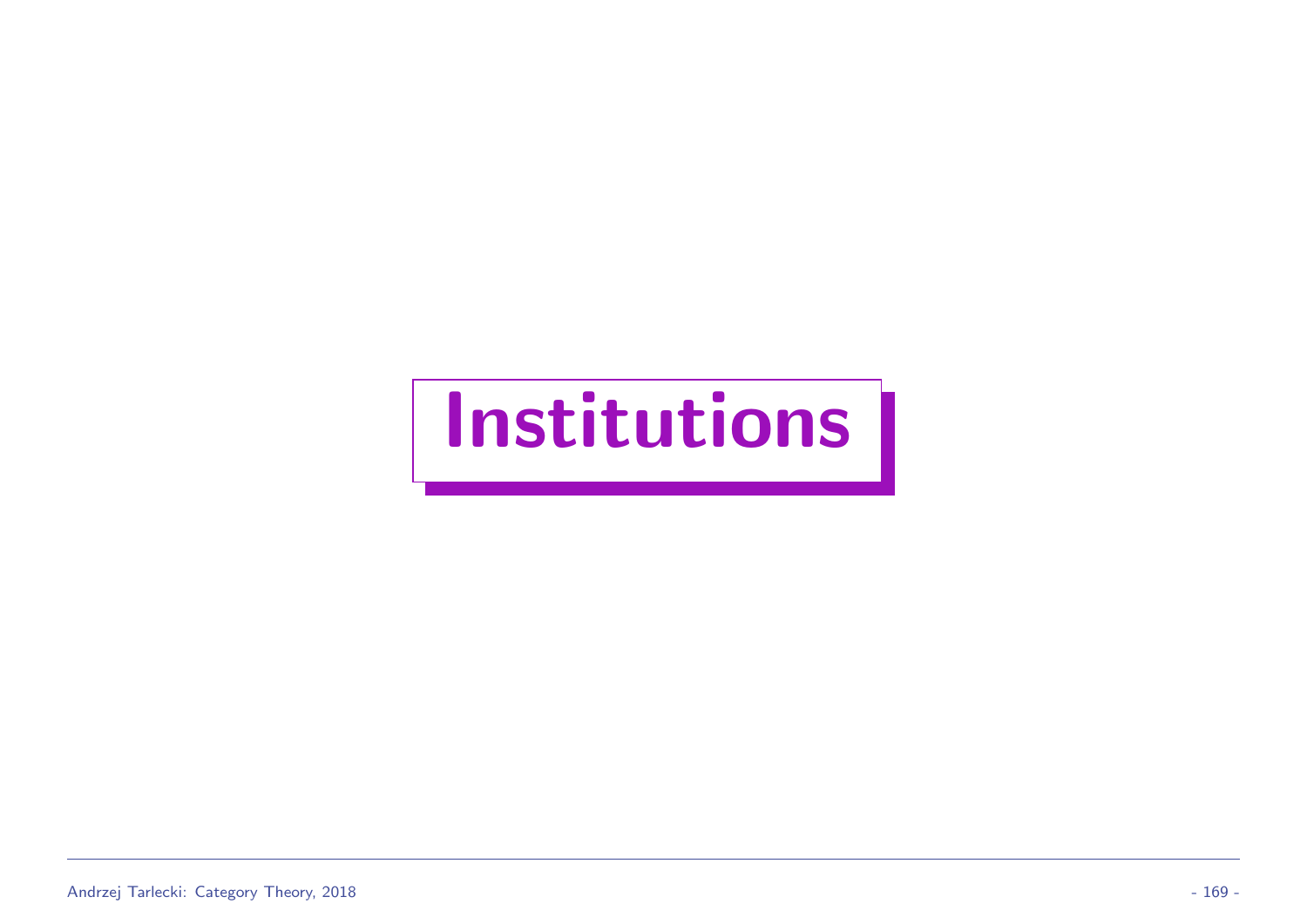### Tuning up the logical system

- various sets of formulae (Horn-clauses, first-order, higher-order, modal formulae, . . . )
- various notions of algebra (partial algebras, relational structures, error algebras, Kripke structures, ...)
- various notions of signature (order-sorted, error, higher-order signatures, sets of propositional variables, . . . )
- (various notions of signature morphisms)

No best logic for everything

Solution:

Work with an arbitrary logical system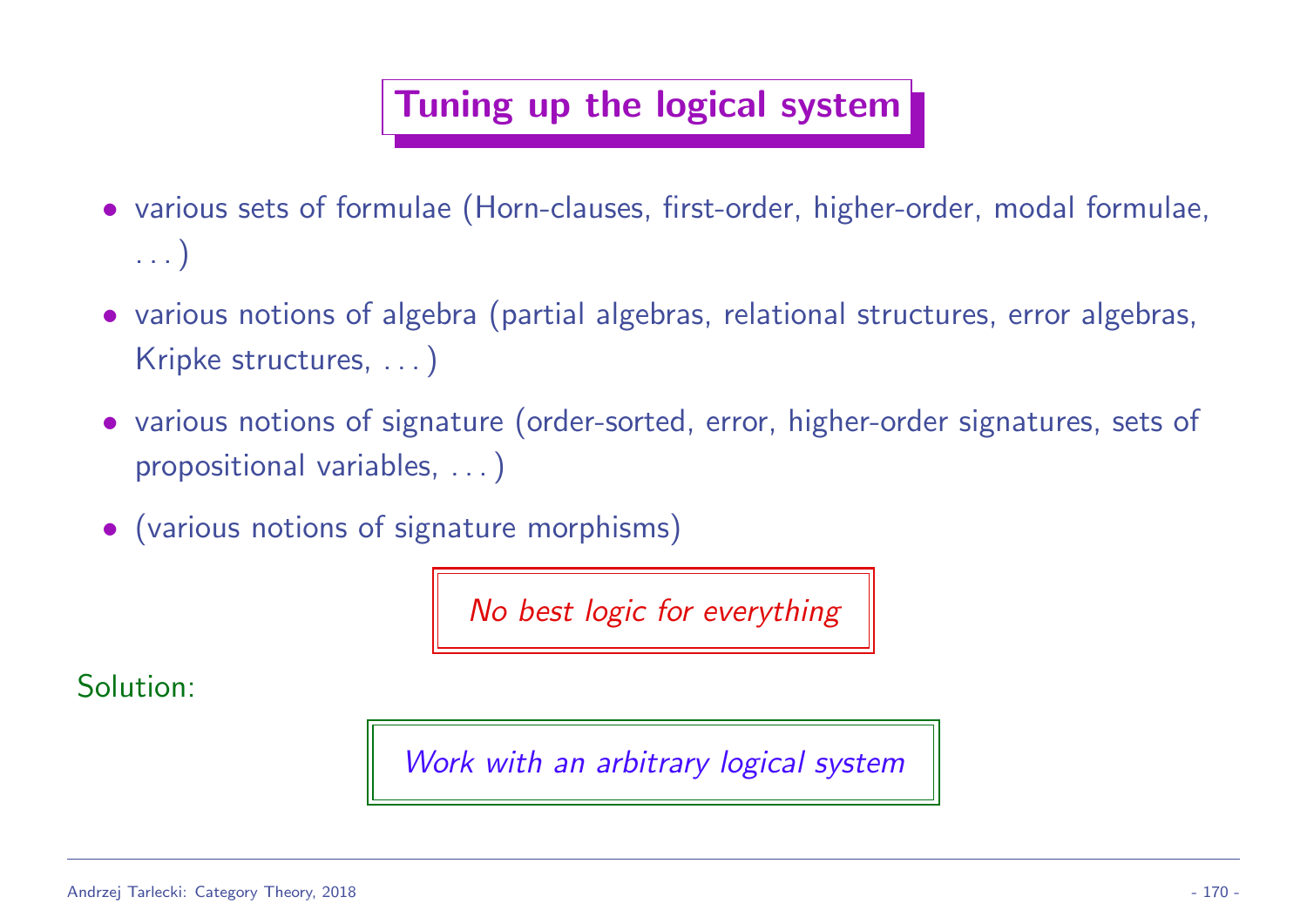

- ✌ ✠ a standard formalization of the concept of the underlying logical system for specification formalisms and most work on foundations of software specification and development from algebraic perspective;
- a formalization of the concept of a logical system for foundational studies:
	- − truly abstract model theory
	- − proof-theoretic considerations
	- − building complex logical systems

☞

i 1990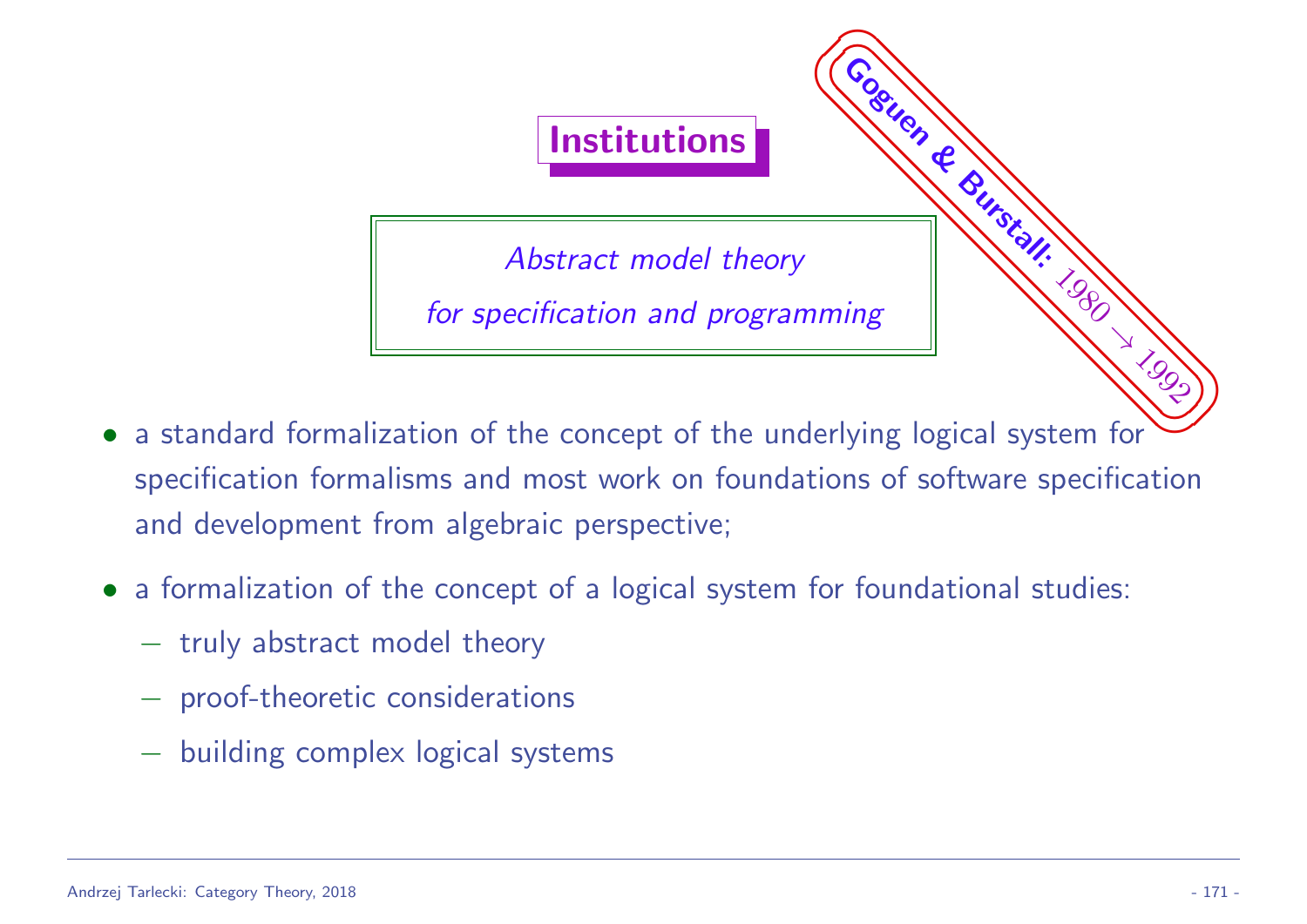Some institutional topics

• Institutions: intuitions and motivations

Goguen & Burstall ∼1980 → 1992

• Very abstract model theory

Tarlecki ∼1986, Diaconescu et al ∼2003 → . . .

• Structured specifications

Clear ∼1980, Sannella & Tarlecki ∼1984 → . . ., Casl ∼2004 for Casl see: LNCS 2900 & 2960

• Moving between institutions

Goguen & Burstall ∼1983 → 1992, Tarlecki ∼1986, 1996, Goguen & Rosu ∼2002

• Heterogeneous specifications

✍

- Sannella & Tarlecki ∼1988, Tarlecki ∼2000 → . . ., Mossakowski ∼2002 → . . .
- ...to be continued by Till Mossakowski (HETS)  $\sqrt{2}$

☛  $\overline{\phantom{0}}$  $\dots$  apologies for missing some names and for inaccurate years...)

☞

 $\sum_{i=1}^{n}$ 

t<br>≫ilian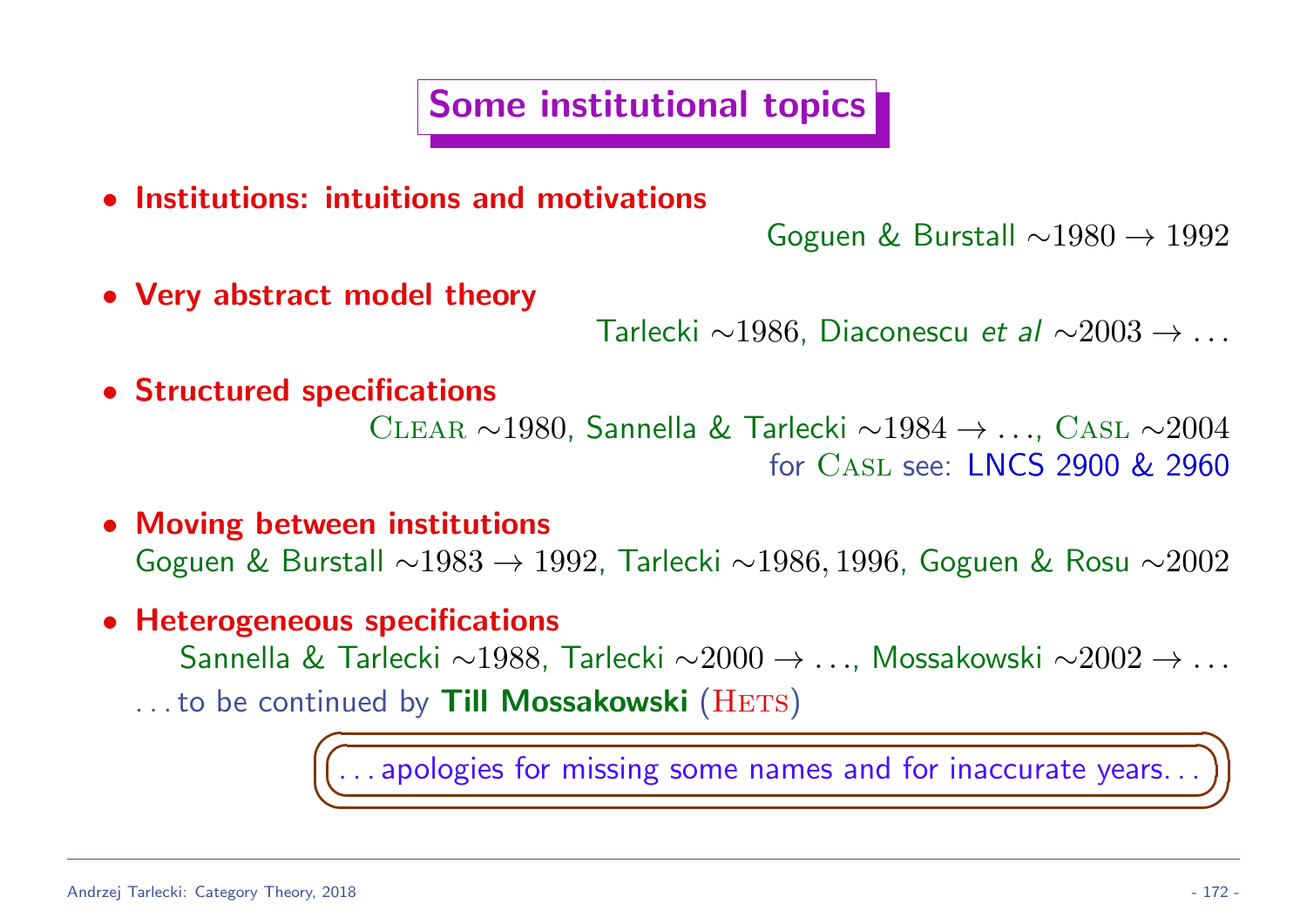### Institution: abstraction





plus s plus satisfaction relation:

 $M \models \varphi$ 

and so the usual Galois connection between classes of models and sets of sentences, with the standard notions induced  $(Mod(\Phi), Th(\mathcal{M}), Th(\Phi), \Phi \models \varphi$ , etc).

• Also, possibly adding (sound) consequence:  $\Phi \vdash \varphi$  (implying  $\Phi \models \varphi$ ) to deal with proof-theoretic aspects.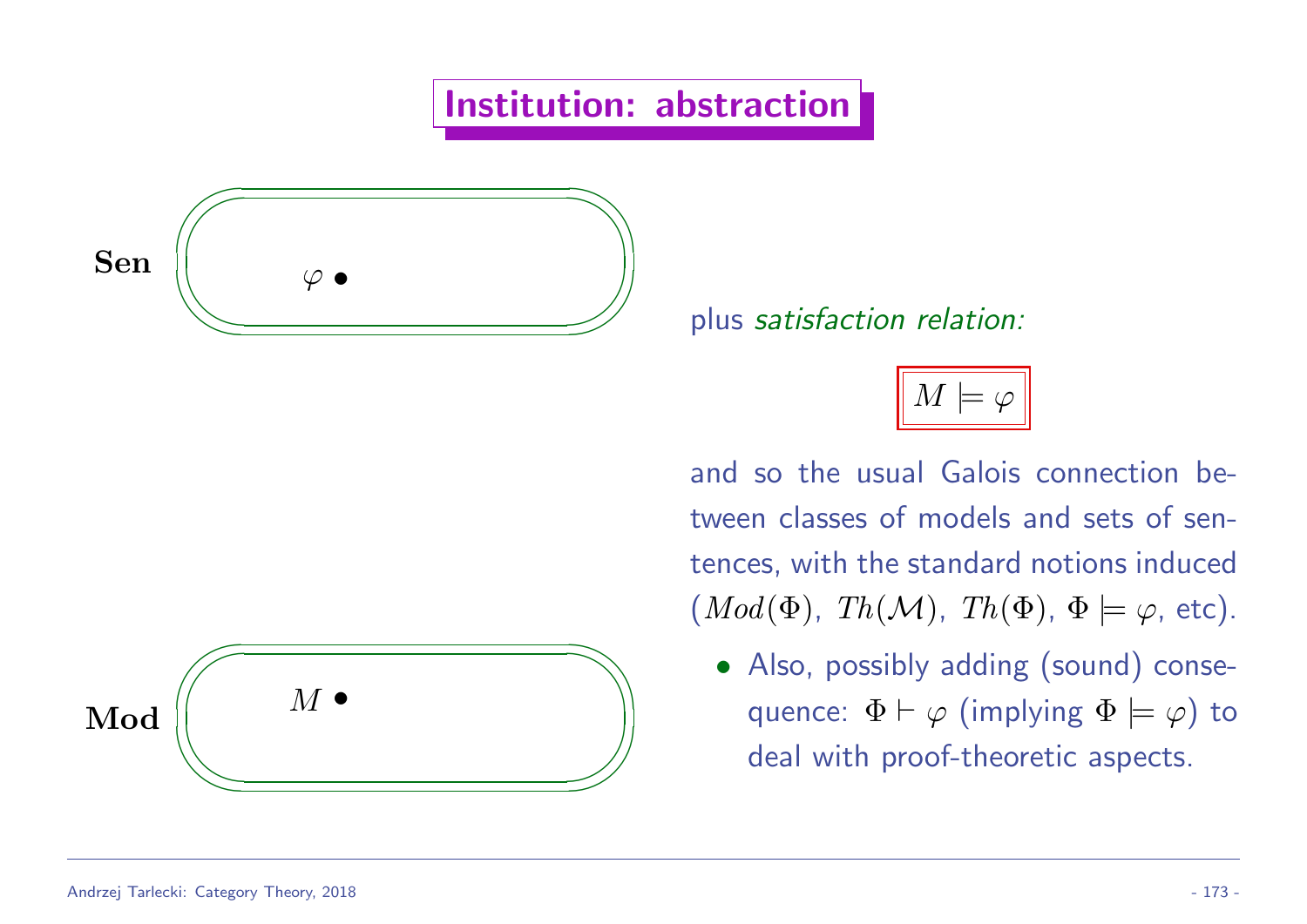### Institution: first insight



plus s

 $M \models_{\Sigma} \varphi$ 

 $Th_{\Sigma}(\Phi)$ ,  $\Phi \models_{\Sigma} \varphi$ , etc). and so, for each signature, the usual Galois connection between classes of models and sets of sentences, with the standard notions induced  $(Mod_{\Sigma}(\Phi), Th_{\Sigma}(\mathcal{M}),$ 

on a construction.<br>External de la construction de la construction de la construction de la construction de la construction de la • Also, possibly adding (sound) consequence:  $\Phi \vdash_{\Sigma} \varphi$  (implying  $\Phi \models_{\Sigma} \varphi$ ) to deal with proof-theoretic aspects.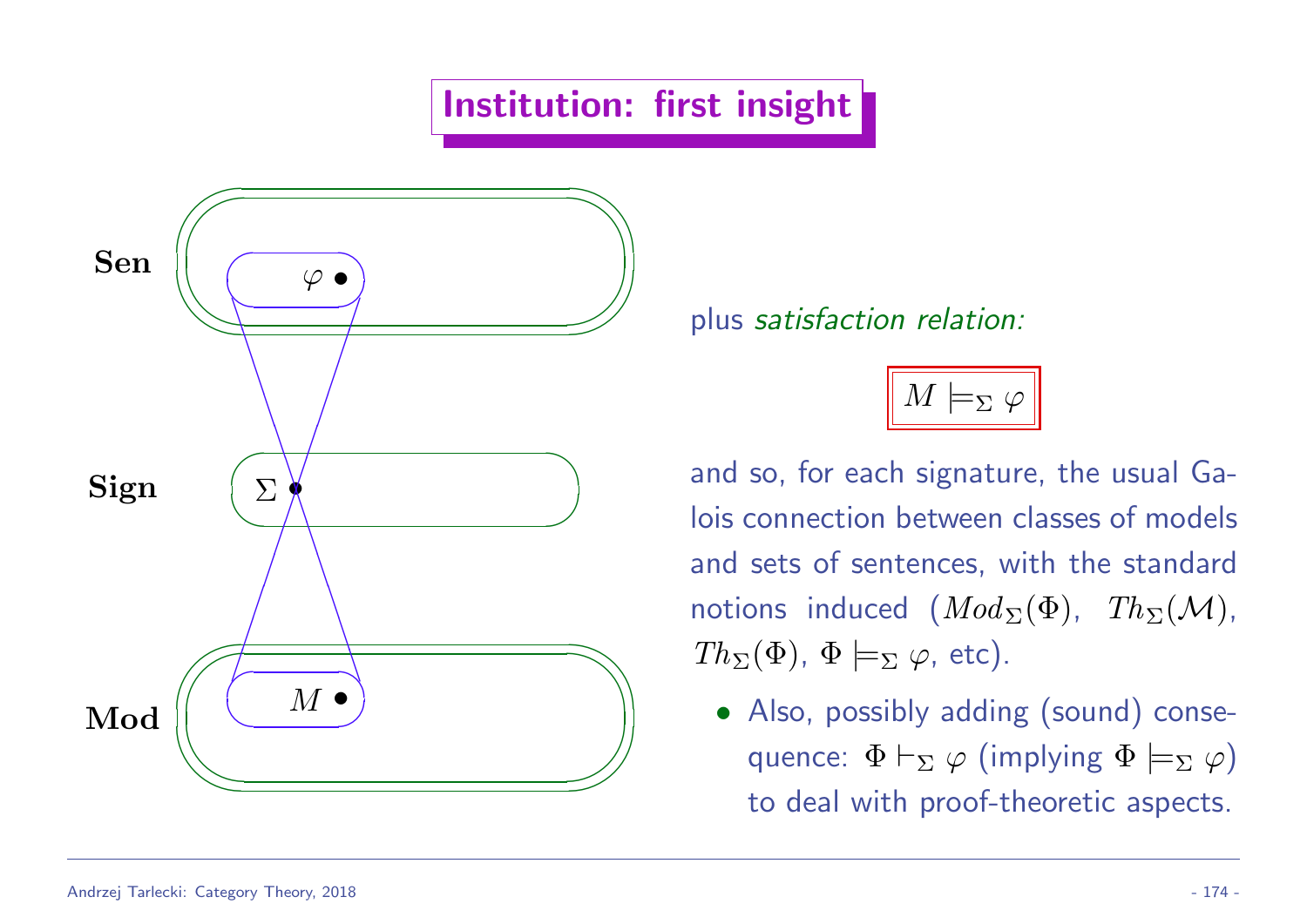### Institution: key insight



imposing the satisfaction condition:

$$
M' \models_{\Sigma'} \sigma(\varphi) \text{ iff } M' \vert_{\sigma} \models_{\Sigma} \varphi
$$

Truth is invariant under change of notation and independent of any additional symbols around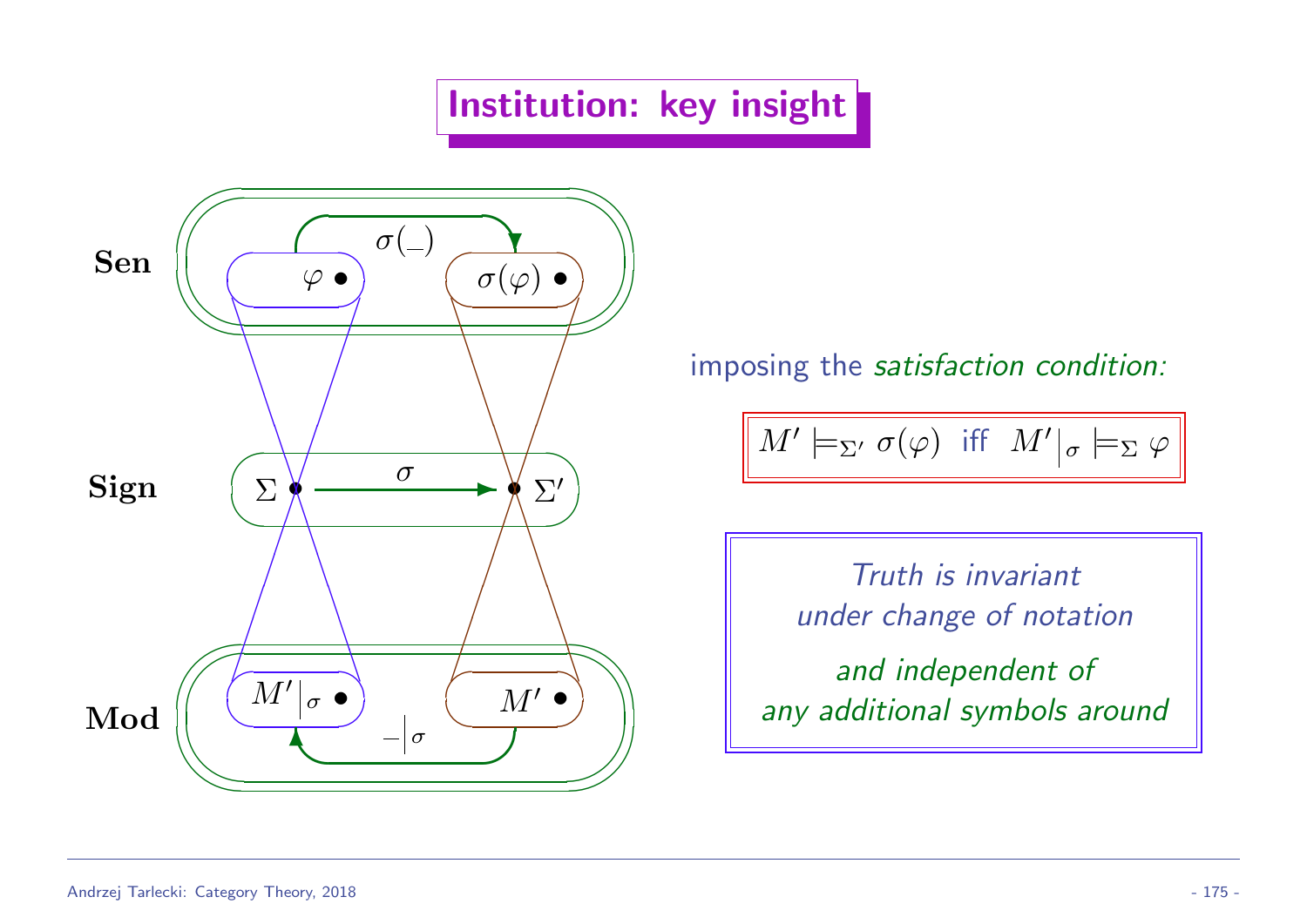### Institution

- a category **Sign** of *signatures*
- a functor  $Sen: Sign \rightarrow Set$

 $-$  Sen( $\Sigma$ ) is the set of  $\Sigma$ -sentences, for  $\Sigma \in |\mathbf{Sign}|$ 

• a functor  $\mathbf{Mod} \colon \mathbf{Sign}^{op} \to \mathbf{Cat}$ 

 $-\textbf{Mod}(\Sigma)$  is the category of  $\Sigma$ -models, for  $\Sigma \in |\mathbf{Sign}|$ 

• for each  $\Sigma \in |\mathbf{Sign}|$ ,  $\Sigma$ -satisfaction relation  $\models_{\Sigma} \subseteq |\mathbf{Mod}(\Sigma)| \times \mathbf{Sen}(\Sigma)$ 

subject to the satisfaction condition:

$$
M'|_{\sigma} \models_{\Sigma} \varphi \iff M' \models_{\Sigma'} \sigma(\varphi)
$$

where  $\sigma \colon \Sigma \to \Sigma'$  in  $\textbf{Sign}, M' \in |\textbf{Mod}(\Sigma')|, \ \varphi \in \textbf{Sen}(\Sigma)$ ,  $\|M'\|_{\sigma}$  stands for  $\mathbf{Mod}(\sigma)(M')$ , and  $\sigma(\varphi)$  for  $\mathbf{Sen}(\sigma)(\varphi).$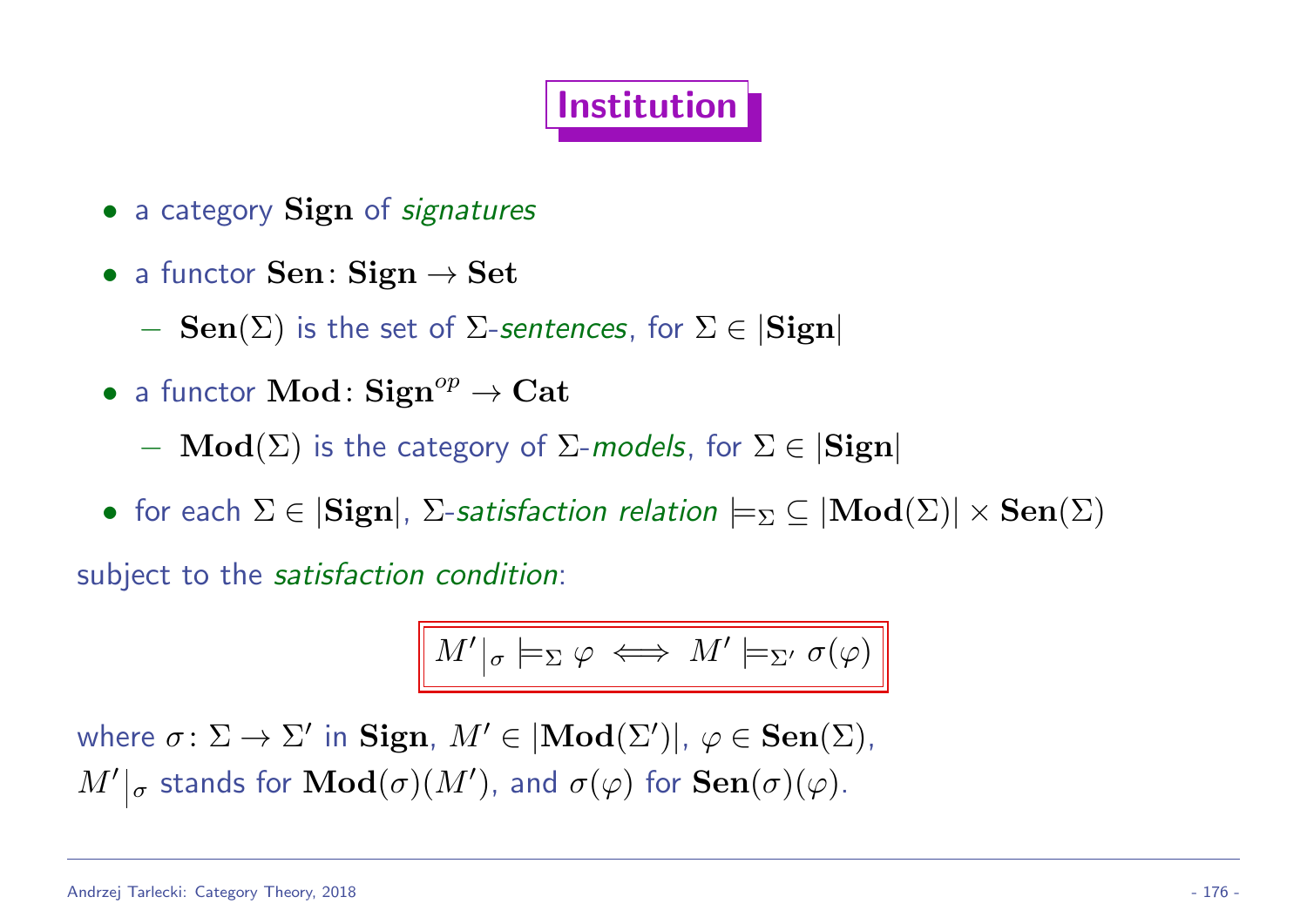### Typical institutions

- $EQ$  equational logic
- FOEQ first-order logic (with predicates and equality)
- PEQ, PFOEQ as above, but with partial operations
- $HOL$  higher-order logic
- logics of constraints (fitted via signature morphisms)
- $CASL$  the logic of  $CASL$ : partial first-order logic with equality, predicates, generation constraints, and subsorting

CASL subsorting: the sets of sorts in signatures are pre-ordered; in every model M,  $s \leq s'$  yields an injective subsort embedding (coercion)  $em_M^{s\leq s'} \,:\, |M|_s \,\rightarrow \, |M|_{s'}$  such that  $em_M^{s\leq s}$  $\frac{s \leq s}{M} \; = \; id_{|M|_s} \;$  for each sort  $s$ , and  $em_M^{s \leq s'}$  $\frac{s}{M}^{\leq s'}$ ;  $em_M^{s'\leq s''}$  $\frac{s'\leq s''}{M} \;=\; em\frac{s\leq s''}{M},\;$  for  $\;s\;\leq\;s'\;\leq\;s'' ;\;$  plus partial projections and subsort membership predicates derived from the embeddings.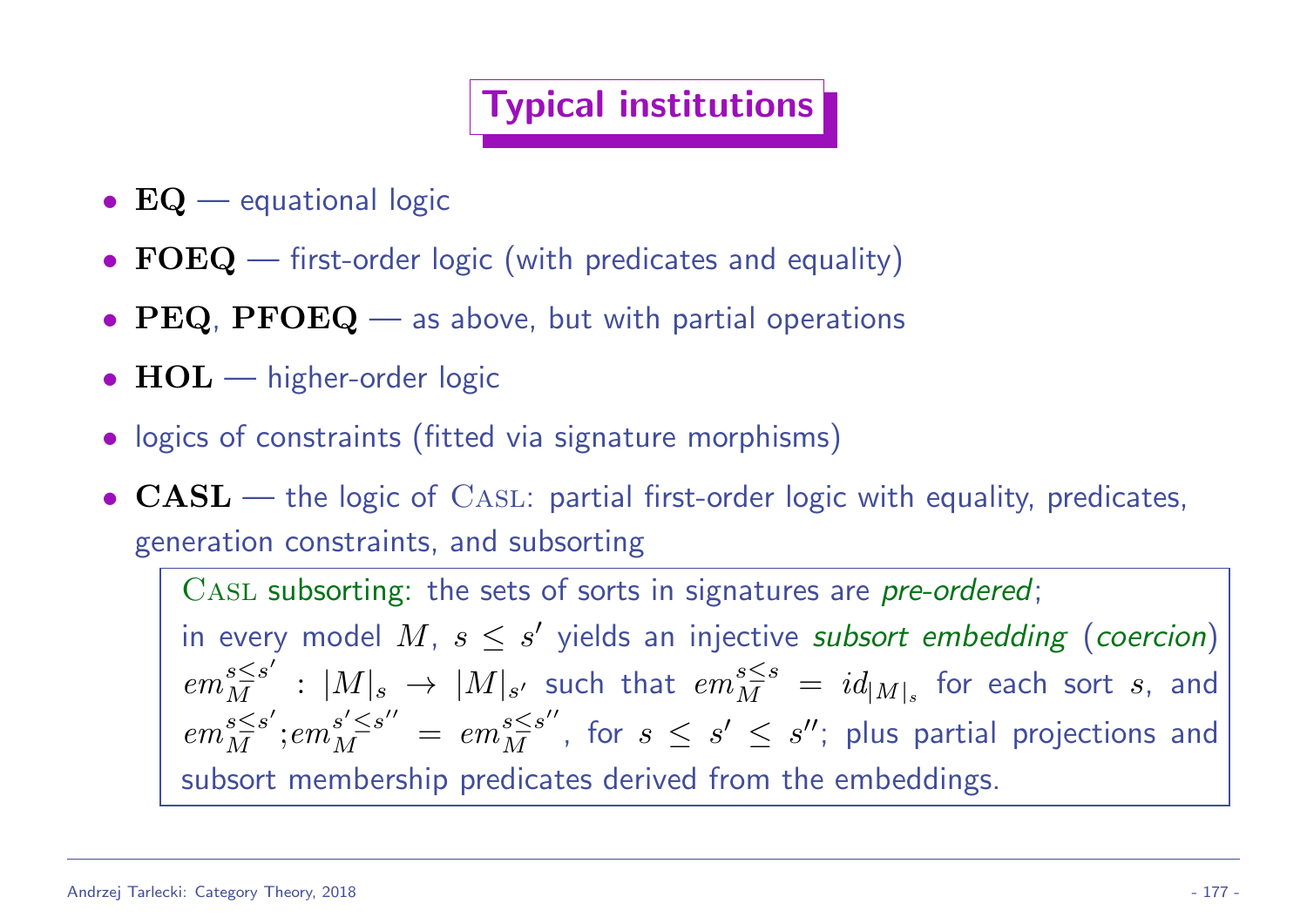#### Somewhat less typical institutions:

- modal logics
- three-valued logics
- programming language semantics:
	- $-$  IMP: imperative programming language with sets of computations as models and procedure declararions as sentences
	- − FPL: functional programming language with partial algebras as models and the usual axioms with extended term syntax allowing for local recursive function definitions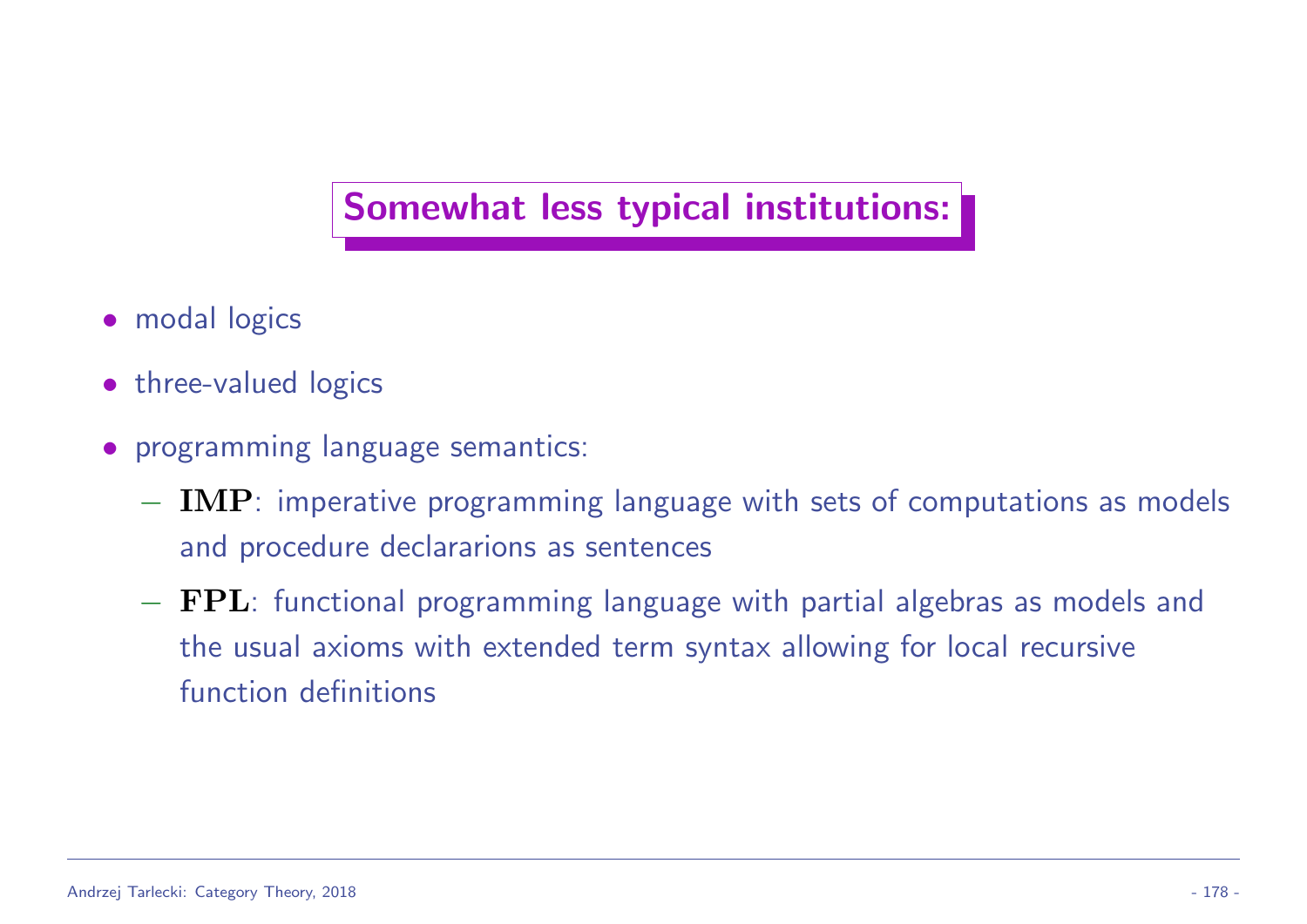### Temporal logic

Institution TL:

 $\bullet$  signatures  $\mathcal{A}$ : (finite) sets of actions;

extremely simplified version and oversimplified presentation

- models  $\mathcal{R}$ : sets of *runs*, finite or infinite sequences of (sets of) actions;
- sentences  $\varphi$ : built from atomic statements  $a$  (action  $a \in \mathcal{A}$  happens) using the usual propositional and temporal connectives, including  $X\varphi$  (an action happens and then  $\varphi$  holds) and  $\varphi \mathbf{U} \psi$  ( $\varphi$  holds until  $\psi$  holds)
- satisfaction  $\mathcal{R} \models \varphi: \varphi$  holds at the beginning of every run in  $\mathcal{R}$

WATCH OUT! | Under some formalisations, satisfaction condition may fail!

Care is needed in the exact choice of sentences considered, morphisms (between sets of actions) allowed, and reduct definitions.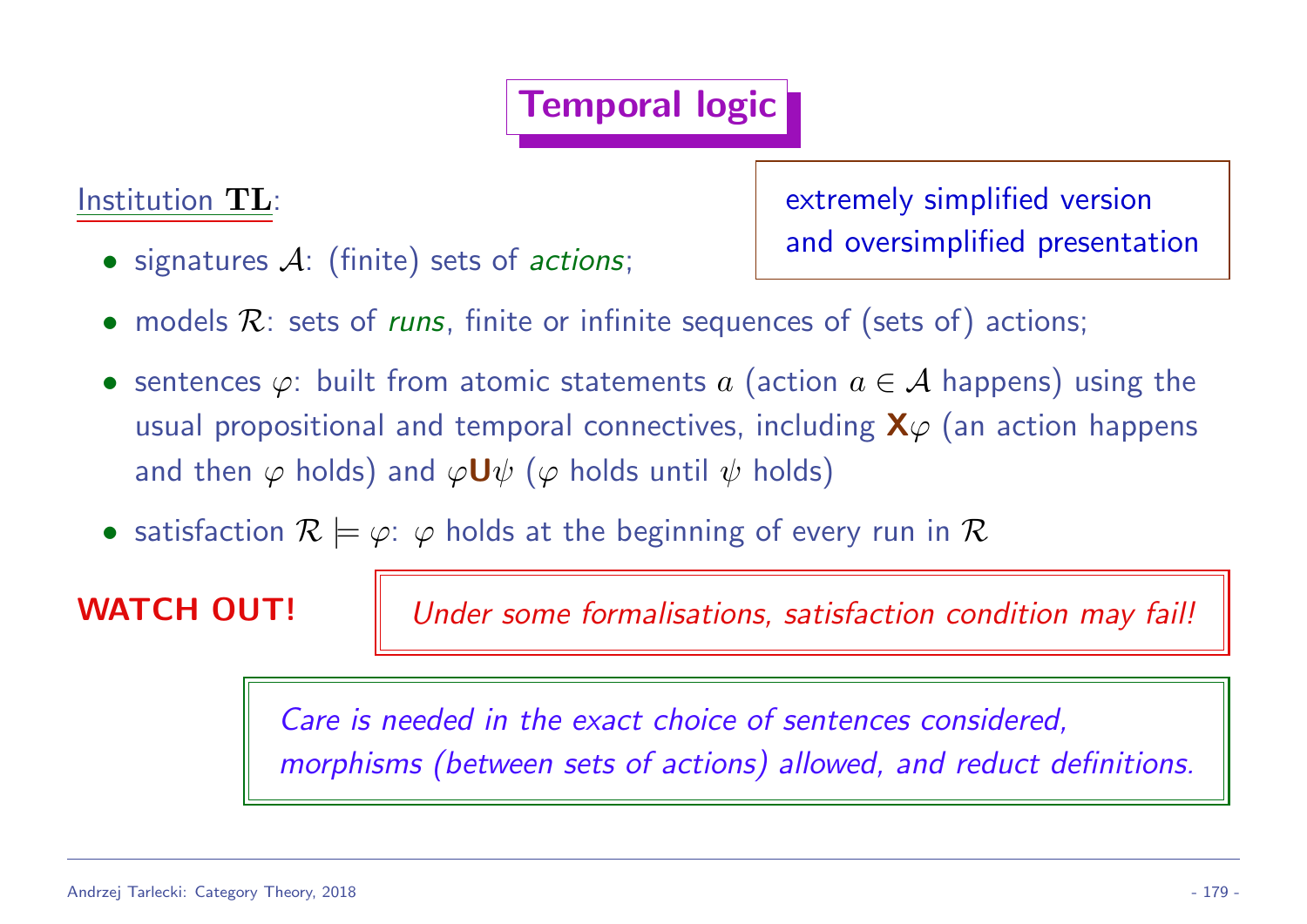### Perhaps unexpected examples:

- no sentences
- no models
- no signatures
- trivial satisfaction relations
- sets of sentences as sentences
- sets of sentences as signatures
- classes of models as sentences
- sets of sentences as models

• . . .

#### Let's fix an institution  $\mathbf{I} = (\mathbf{Sign}, \mathbf{Sen}, \mathbf{Mod}, \langle\models_{\Sigma}\rangle_{\Sigma \in |\mathbf{Sign}|})$  for a while.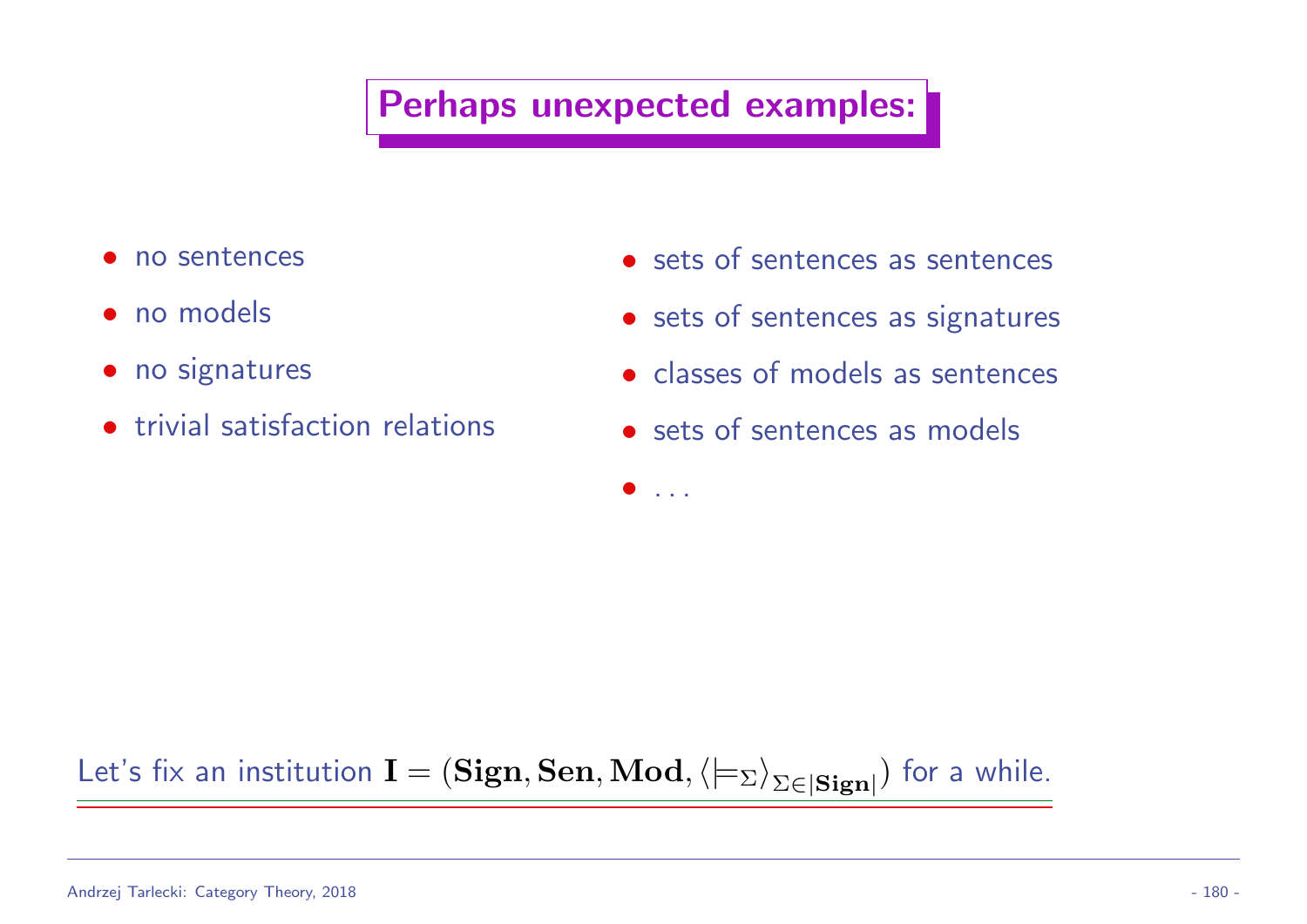### Semantic entailment

$$
\boxed{\Phi \models_\Sigma \varphi}
$$

Σ-sentence  $\varphi$  is a semantic consequence of a set of  $\Sigma$ -sentences  $\Phi$ if  $\varphi$  holds in every  $\Sigma$ -models that satisfies  $\Phi$ .

#### BTW:

- Models of a set of sentences:  $Mod(\Phi) = \{ M \in |\mathbf{Mod}(\Sigma)| \mid M \models \Phi \}$
- Theory of a class of models:  $Th(\mathcal{C}) = {\varphi \mid \mathcal{C} \models \varphi}$
- $\Phi \models \varphi \iff \varphi \in Th(Mod(\Phi))$
- *Mod* and *Th* form a *Galois connection*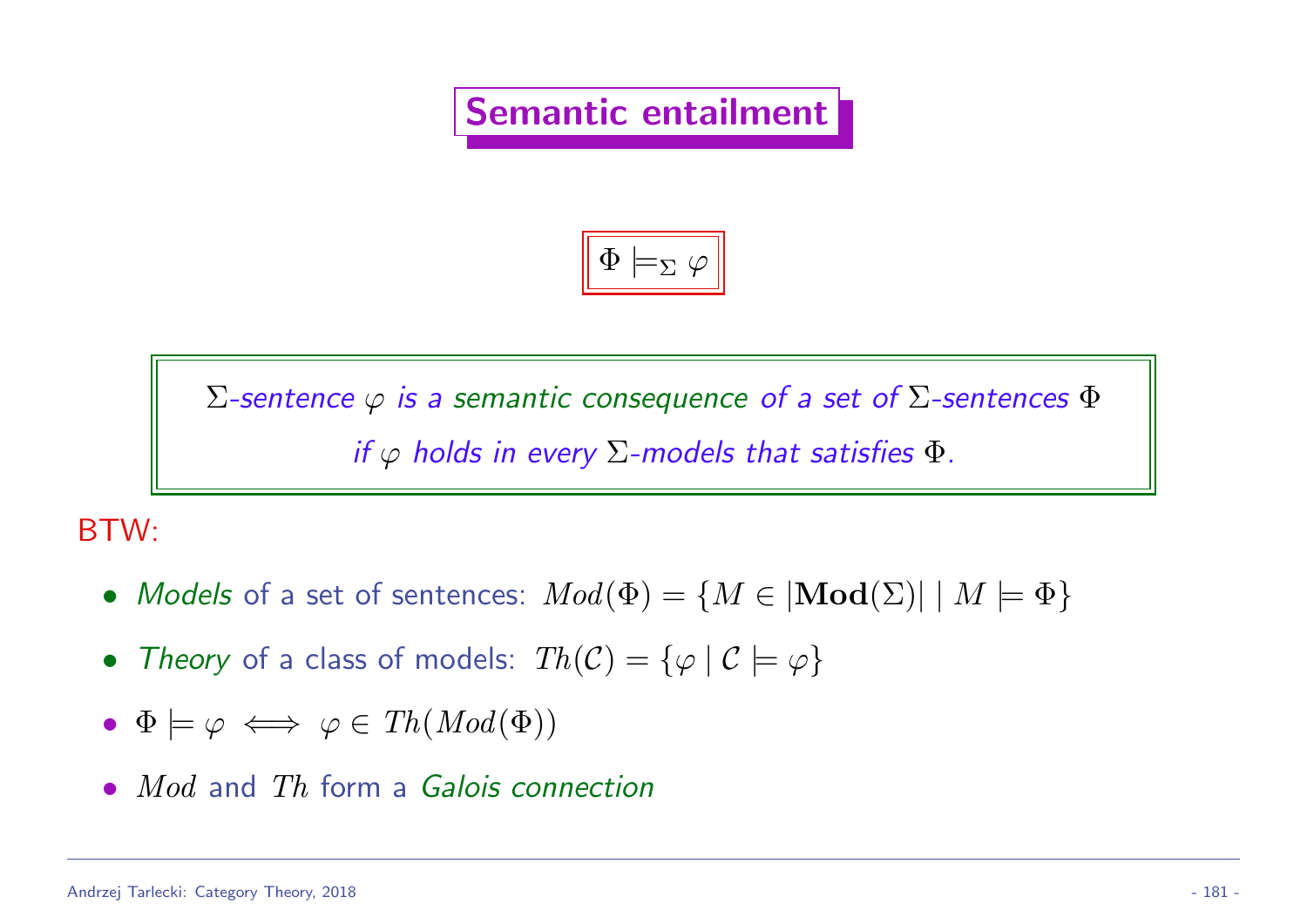### Semantic equivalences

Equivalence of sentences: for  $\Sigma \in |\mathbf{Sign}|, \varphi, \psi \in \mathbf{Sen}(\Sigma)$  and  $\mathcal{M} \subseteq |\mathbf{Mod}(\Sigma)|$ ,

 $\varphi \equiv_{\mathcal{M}} \psi$ 

 $\varphi \equiv \psi$ 

if for all ∑-models  $M\in\mathcal{M},\ M\models\varphi$  iff  $M\models\psi.$  For  $\varphi\equiv_{|{\bf Mod}(\Sigma)|}\psi$  we write:



Equivalence of models: for  $\Sigma \in |\mathbf{Sign}|$ ,  $M, N \in |\mathbf{Mod}(\Sigma)|$ , and  $\Phi \subseteq \mathbf{Sen}(\Sigma)$ ,

$$
\boxed{M \equiv_{\Phi} N}
$$

if for all  $\varphi \in \Phi$ ,  $M \models \varphi$  iff  $N \models \varphi$ . For  $M \equiv_{\textbf{Sen}(\Sigma)} N$  we write:

$$
M\equiv N
$$

Elementary equivalence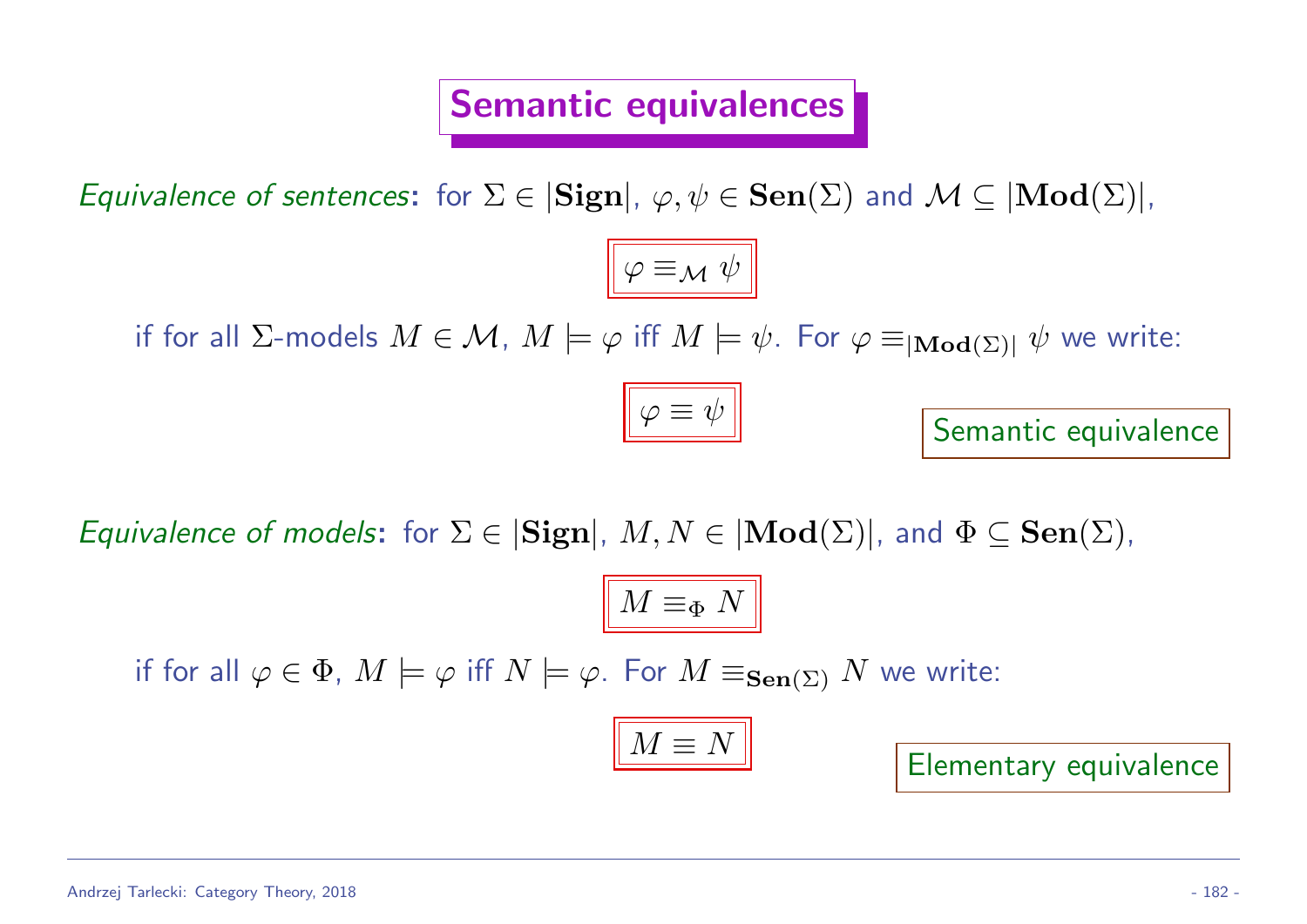#### Compactness, consistency, completeness. . .

• Institution I is *compact* if for each signature  $\Sigma \in |\mathbf{Sign}|$ , set of  $\Sigma$ -sentences  $\Phi \subseteq \mathbf{Sen}(\Sigma)$ , and  $\Sigma$ -sentences  $\varphi \in \mathbf{Sen}(\Sigma)$ ,

if  $\Phi \models \varphi$  then  $\Phi_{fin} \models \varphi$  for some finite  $\Phi_{fin} \subseteq \Phi$ 

• A set of  $\Sigma$ -sentences  $\Phi \subseteq \mathbf{Sen}(\Sigma)$  is *consistent* if it has a model, i.e.,

$$
\big|\,Mod(\Phi)\neq\emptyset\,\big|
$$

• A set of  $\Sigma$ -sentences  $\Phi \subseteq \textbf{Sen}(\Sigma)$  is *complete* if it is a maximal consistent set of  $\Sigma$ -sentences, i.e.,  $\Phi$  is consistent and

for  $\Phi \subseteq \Phi' \subseteq \mathbf{Sen}(\Sigma)$ , if  $\Phi'$  is consistent then  $\Phi = \Phi'$ 

Fact: Any complete set of  $\Sigma$ -sentences  $\Phi \subseteq \textbf{Sen}(\Sigma)$  is a theory:  $\Phi = Th(Mod(\Phi))$ .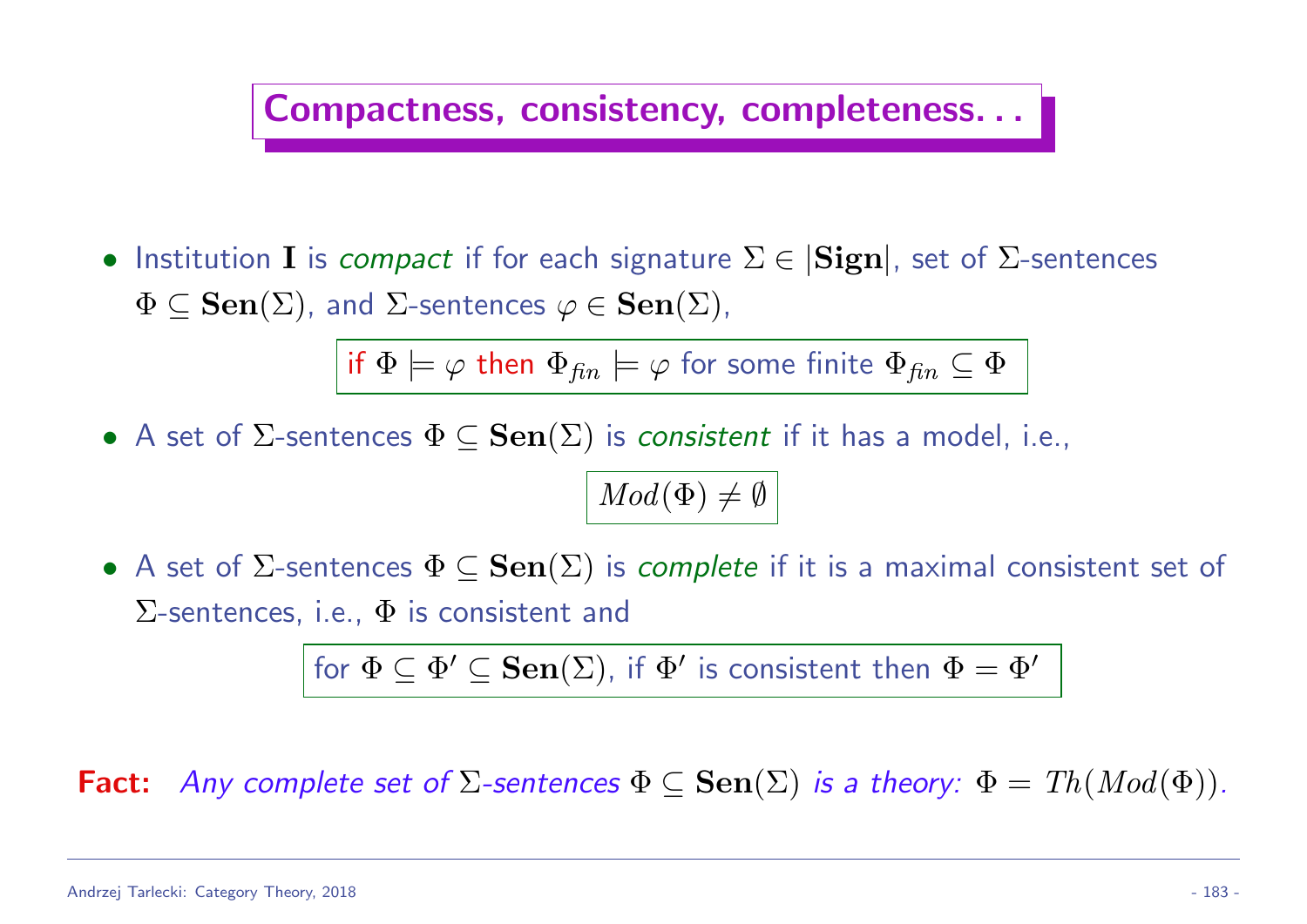#### Preservation of entailment

Fact:

$$
\boxed{\Phi \models_\Sigma \varphi \implies \sigma(\Phi) \models_{\Sigma'} \sigma(\varphi)}
$$

for  $\sigma \colon \Sigma \to \Sigma'$ ,  $\Phi \subseteq \textbf{Sen}(\Sigma)$ ,  $\varphi \in \textbf{Sen}(\Sigma)$ .

If the reduct  $\Box|_{\sigma}$ :  $|\textbf{Mod}(\Sigma')| \to |\textbf{Mod}(\Sigma)|$  is surjective, then

$$
\boxed{\Phi \models_\Sigma \varphi \iff \sigma(\Phi) \models_{\Sigma'} \sigma(\varphi)}
$$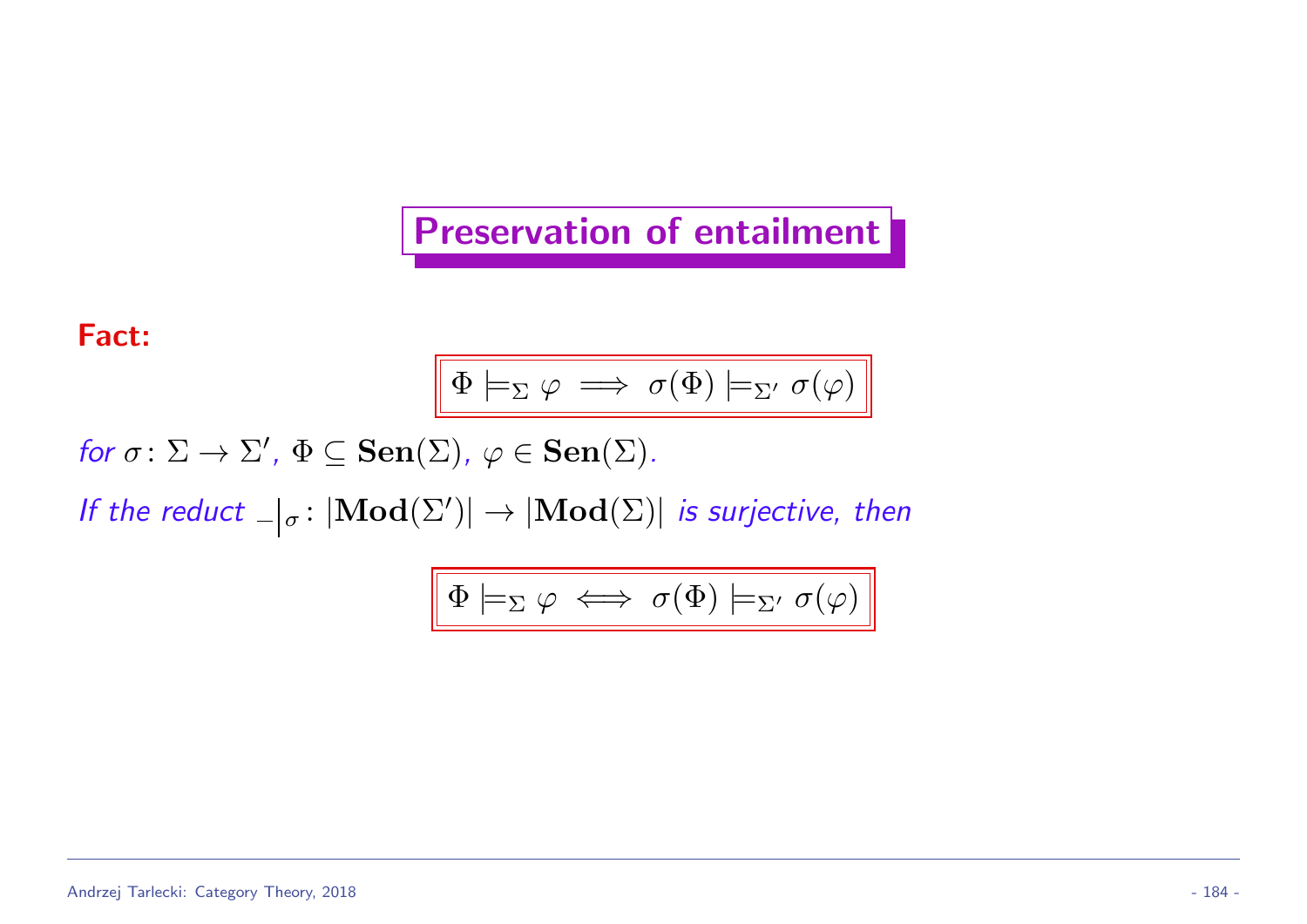### Adding provability

Add to institution:

• proof-theoretic entailment:

 $\vdash_{\Sigma} \subseteq \mathcal{P}(\mathbf{Sen}(\Sigma)) \times \mathbf{Sen}(\Sigma)$ 

for each signature  $\Sigma \in |\mathbf{Sign}|$ , closed under

- − weakening, reflexivity, transitivity (cut)
- − translation along signature morphisms

Require:

- soundness:  $\Phi \vdash_{\Sigma} \varphi \implies \Phi \models_{\Sigma} \varphi$
- (?) completeness:  $\Phi \models_{\Sigma} \varphi \implies \Phi \vdash_{\Sigma} \varphi$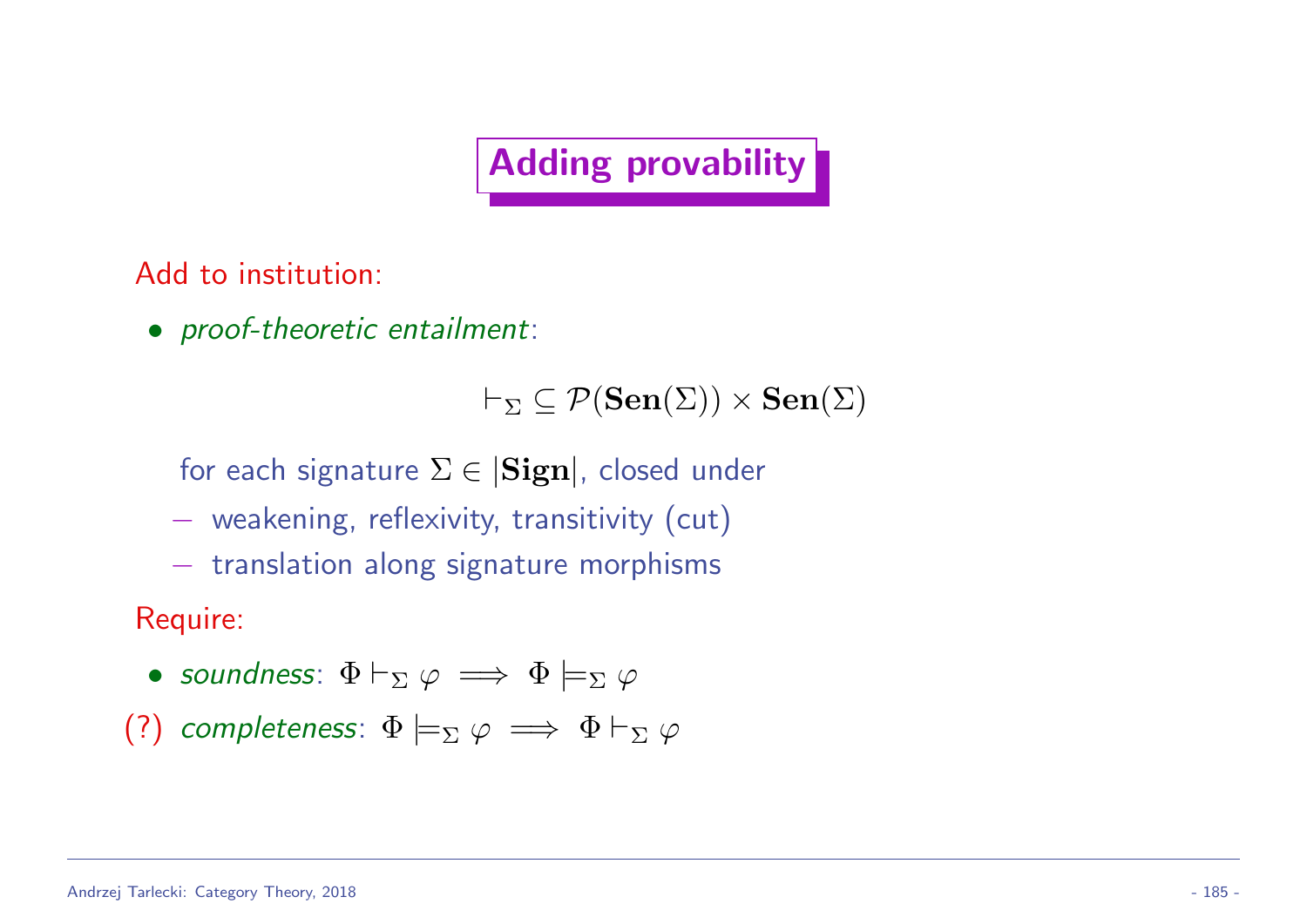



- signature  $\Sigma$ , to determine the static module interface
- axioms ( $\Sigma$ -sentences)  $\Phi \subseteq \mathbf{Sen}(\Sigma)$ , to determine required module properties

Use strong enough logic to capture the "right" class of models, excluding undesirable "modules"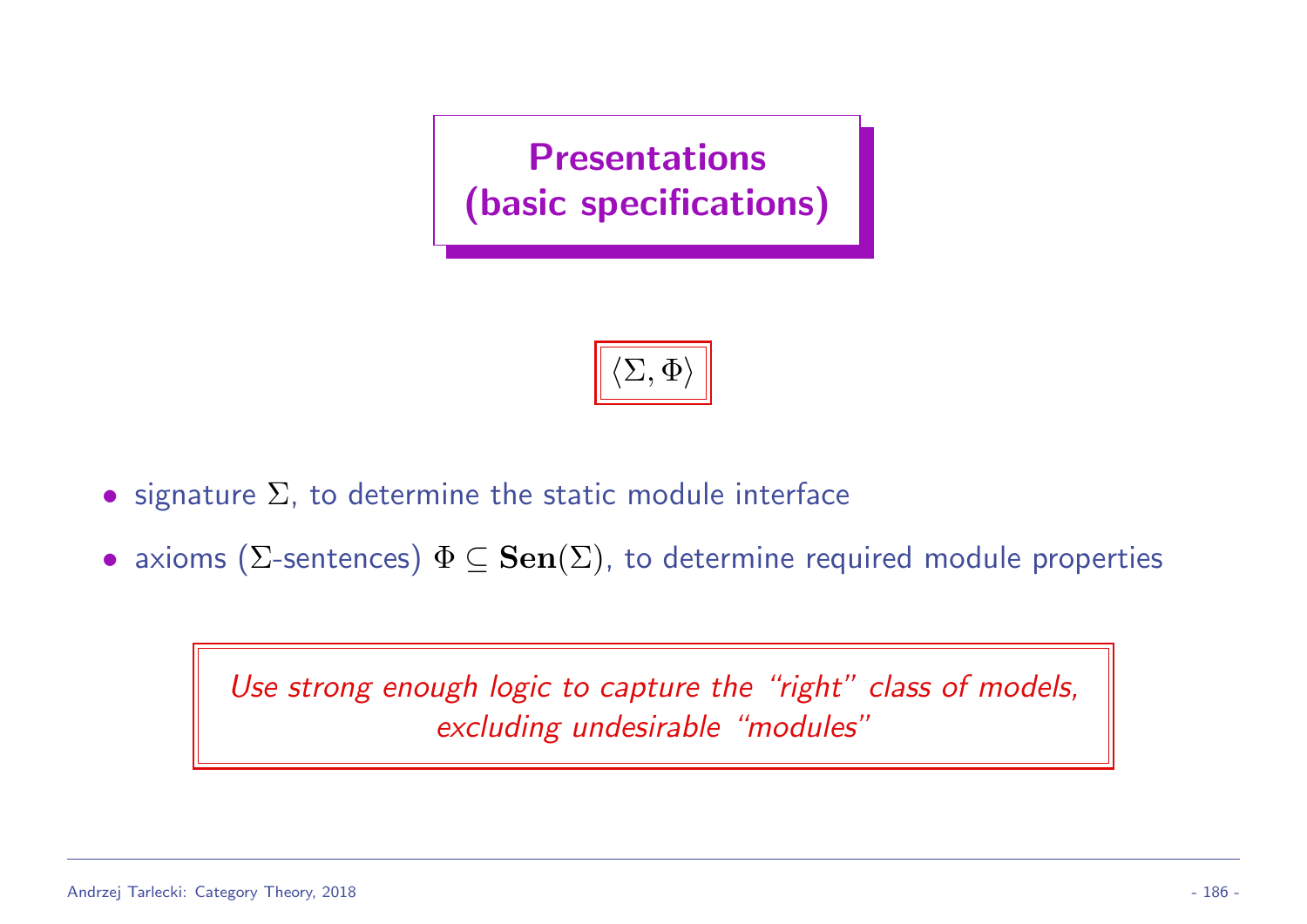Presentation morphisms

Presentation morphism:

$$
\boxed{\sigma:\langle\Sigma,\Phi\rangle\to\langle\Sigma',\Phi'\rangle}
$$

is a signature morphism  $\sigma: \Sigma \to \Sigma'$  such that for all  $M' \in \mathbf{Mod}(\Sigma')$ :

$$
M'\in Mod(\Phi')\implies M'\big|_{\sigma}\in Mod(\Phi)
$$

$$
\boxed{\mathsf{Then}\,\,{}_|\sigma:Mod(\Phi')\to Mod(\Phi)}
$$

Fact: A signature morphism  $\sigma : \Sigma \to \Sigma'$  is a presentation morphism  $\sigma:\langle\Sigma,\Phi\rangle\to \langle\Sigma',\Phi'\rangle$  if and only if  $\Phi'\models\sigma(\Phi)$  .

BTW: for all presentation morphisms  $\Phi \models_{\Sigma} \varphi \implies \Phi' \models_{\Sigma'} \sigma(\varphi)$ 

 $\sqrt{a}$ 

 $\sqrt{2}$ 

</u>

✍

✟

✠

☞

✌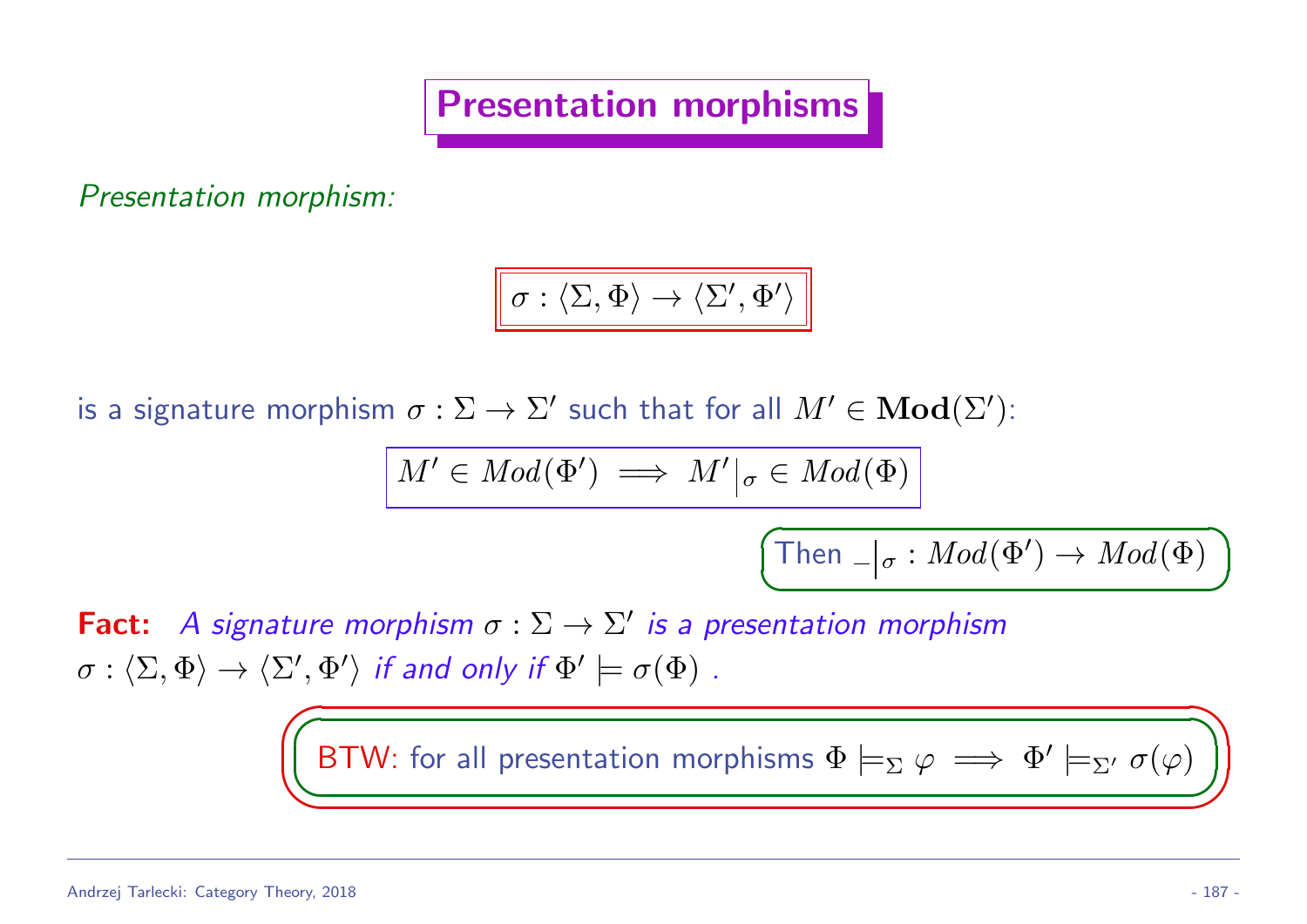

A presentation morphism:

$$
\boxed{\sigma:\langle\Sigma,\Phi\rangle\to\langle\Sigma',\Phi'\rangle}
$$

is *conservative* if for all ∑-sentences  $\varphi\colon\big|\,\Phi'\models_{\Sigma'} \sigma(\varphi)\implies \Phi \models_\Sigma \varphi$ 

A presentation morphism  $\sigma:\langle\Sigma,\Phi\rangle\to \langle\Sigma',\Phi'\rangle$  admits model expansion if for each  $M\in Mod(\Phi)$  there exists  $M'\in Mod(\Phi')$  such that  $M'|_{\sigma}=M$ 

(i.e.,  $\Box|_{\sigma}: Mod(\Phi') \to Mod(\Phi)$  is surjective).

Fact: If  $\sigma : \langle \Sigma, \Phi \rangle \to \langle \Sigma', \Phi' \rangle$  admits model expansion then it is conservative.

 $\sqrt{2}$ 

✍

☛ (In general, the equivalence does not hold!))

Fact: If  $\langle \Sigma, \Phi \rangle$  is complete and  $\langle \Sigma', \Phi' \rangle$  is consistent then any presentation morphism  $\sigma : \langle \Sigma, \Phi \rangle \to \langle \Sigma', \Phi' \rangle$  is conservative.

☞

 $\sum_{i=1}^{n}$ 

ta<br>Waliofariki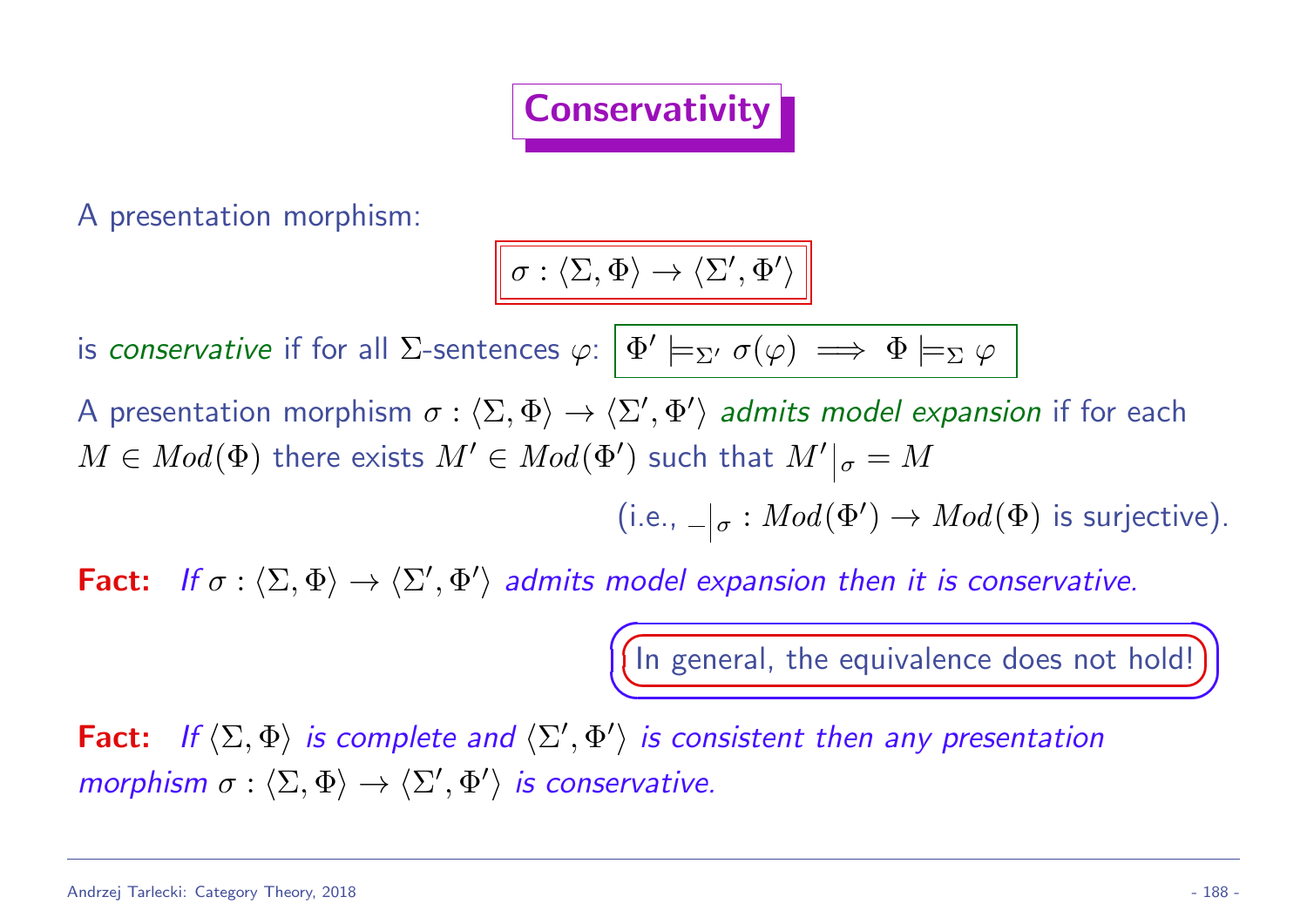### Categories of presentations & of theories

- Pres: the category of presentations in I has presentations as objects and presentation morphisms as morphisms, with identities and composition inherited from **Sign**, the category of signatures.
- TH: the category of theories in I is the full subcateogry of Pres with theories (presentations with sets of sentences closed under consequence) as objects.

★ Pres and TH are equivalent:

 $id_{\Sigma} : \langle \Sigma, \Phi \rangle \to \langle \Sigma, Th(Mod(\Phi)) \rangle$ is an isomorphism in Pres

✧ Fact: The forgetful functors from Pres and TH, respectively, to Sign preserve and create colimits.

Fact: If the category Sign of signatures is cocomplete, so are the categories Pres of presentations and TH of theories.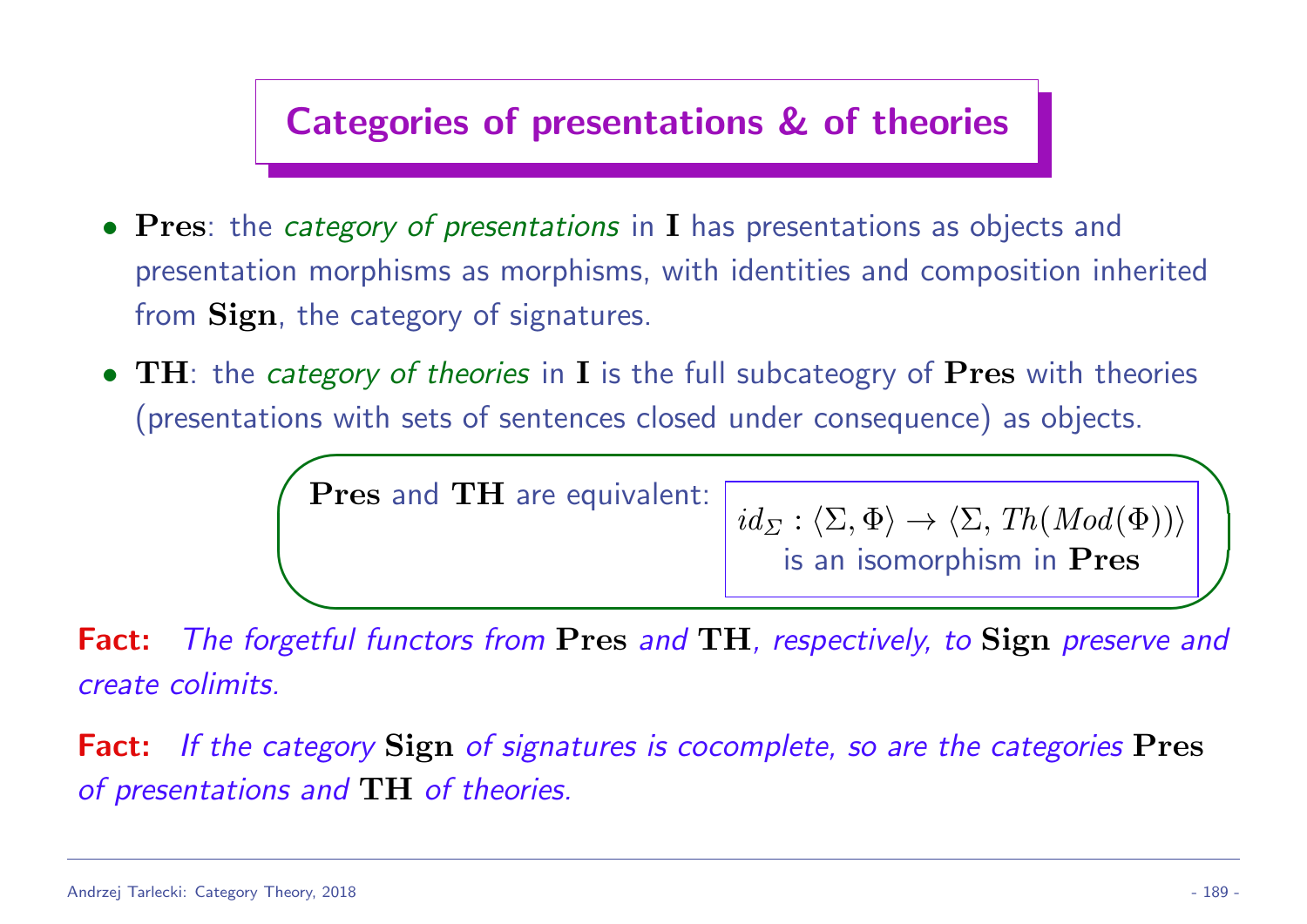## Proof hint

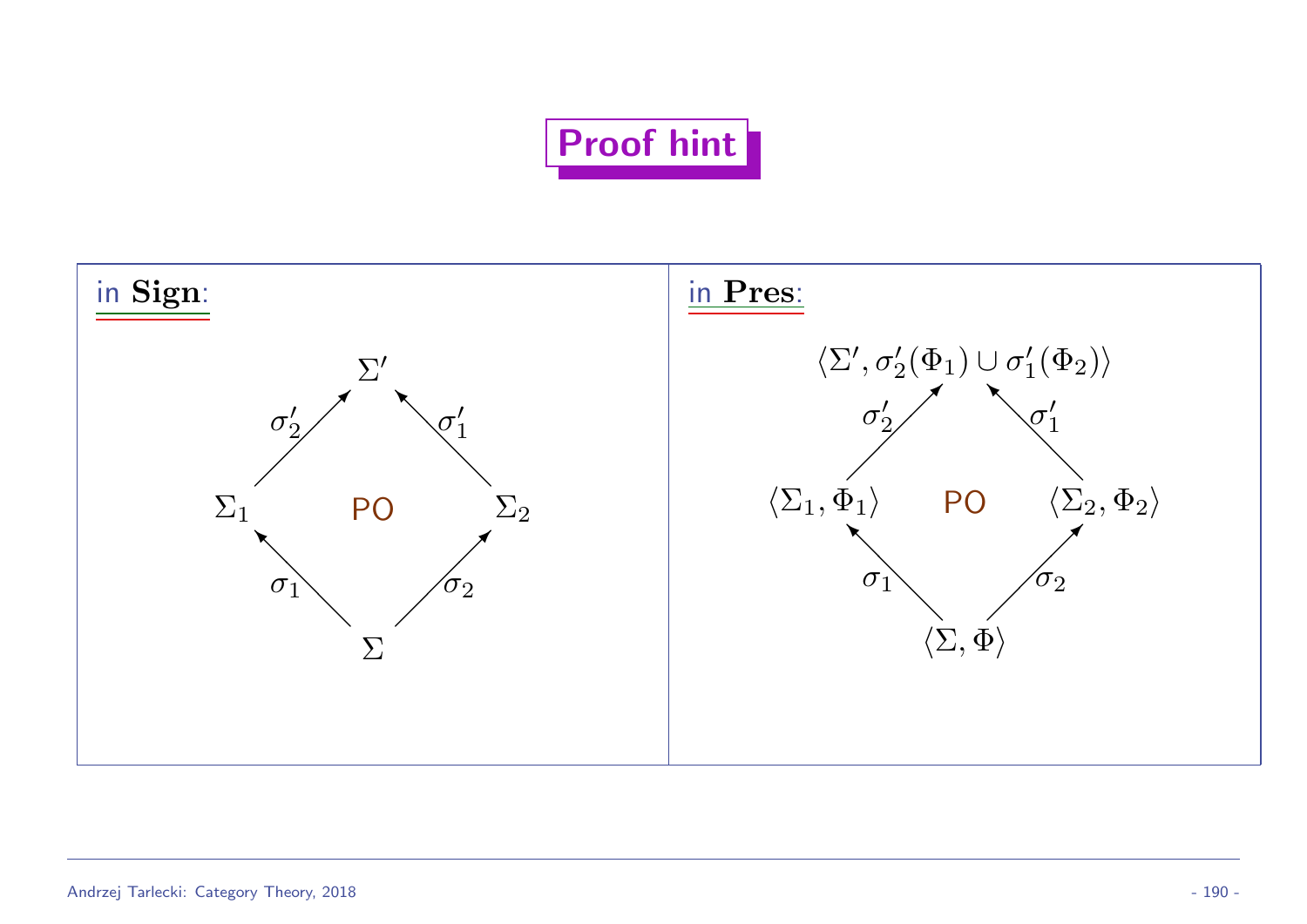### Logical connectives

- I has negation if for every signature  $\Sigma \in |\mathbf{Sign}|$  and  $\Sigma$ -sentence  $\varphi \in \mathbf{Sen}(\Sigma)$ , there is a  $\Sigma$ -sentence " $\neg \varphi$ "  $\in$   $\mathbf{Sen}(\Sigma)$  such that for all  $\Sigma$ -models  $M \in |Mod(\Sigma)|$ ,  $M \models ``\neg \varphi"$  iff  $M \not\models \varphi$ .
- I has conjunction if for every signature  $\Sigma \in |\mathbf{Sign}|$  and  $\Sigma$ -sentences  $\varphi, \psi \in \mathbf{Sen}(\Sigma)$ , there is a  $\Sigma$ -sentence " $\varphi \wedge \psi$ "  $\in \mathbf{Sen}(\Sigma)$  such that for all  $\Sigma$ -models  $M \in |\mathbf{Mod}(\Sigma)|$ ,  $M \models ``\varphi \land \psi"$  iff  $M \models \varphi$  and  $M \models \psi$ .
- ... implication, disjunction, falsity, truth ...

Fact: For any signature morphism  $\sigma : \Sigma \to \Sigma'$  and  $\Sigma$ -sentence  $\varphi \in \mathbf{Sen}(\Sigma)$  $\sigma($ "¬ $\varphi$ ") and "¬ $\sigma(\varphi)$ " are equivalent.

Similarly, for  $\Sigma$ -sentences  $\varphi, \psi \in \mathbf{Sen}(\Sigma)$ ),  $\sigma({\varphi \wedge \psi})$  and  $\varphi(\varphi) \wedge \sigma(\psi)$  are equivalent.  $\sqrt{\phantom{a}}$ 

 $\overbrace{\phantom{aaaaa}}^{\phantom{aaaa}}$ 

Similarly for other connectives...

For any institution I, define its closures: under negation  $\mathbf{I}^-$ , under conjunction  $\mathbf{I}^\wedge$ , etc.

∟<br>∟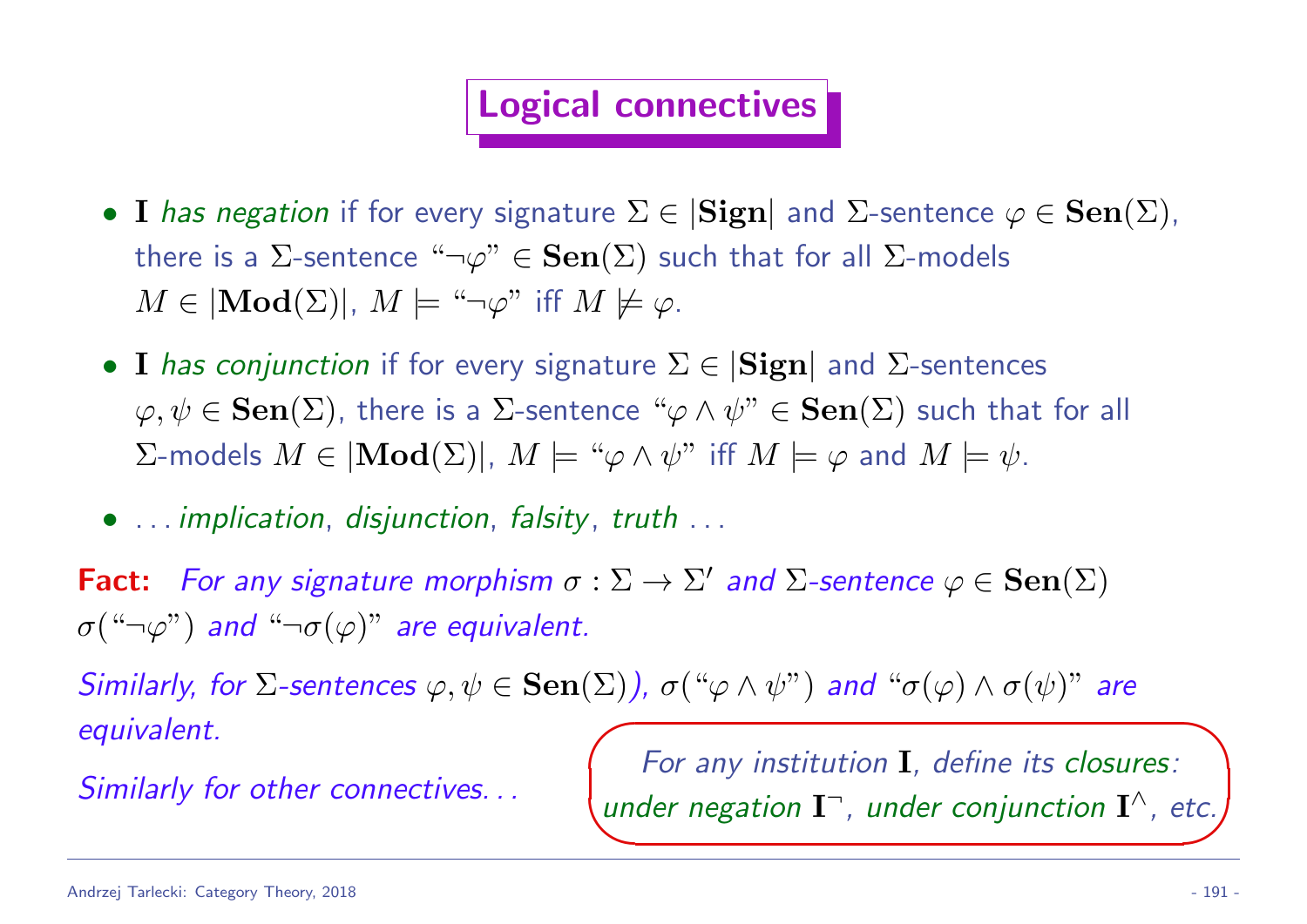### Free variables and quantification

| Standard algebra                                                                       | Institution I                                                                                                                                     |
|----------------------------------------------------------------------------------------|---------------------------------------------------------------------------------------------------------------------------------------------------|
| algebraic signature $\Sigma = \langle S, \Omega \rangle$                               | signature $\Sigma \in  \mathbf{Sign} $                                                                                                            |
| S-sorted set of variables $X$                                                          | signature extension $\iota : \Sigma \to \Sigma(X)$                                                                                                |
| open $\Sigma$ -formula $\varphi$ with variables X                                      | $\Sigma(X)$ -sentence $\varphi$                                                                                                                   |
| $\Sigma$ -algebra $M$                                                                  | $\Sigma$ -model $M \in  Mod(\Sigma) $                                                                                                             |
| valuation of variables $v: X \to  M $ in M                                             | <i>u</i> -expansion $M^v$ of $M$ ,<br>i.e., $M^v \in  \mathbf{Mod}(\Sigma(X) )$ , $M^v _v = M$<br>$(M_x^v=v(x)$ for variable/constant $x \in X$ ) |
| satisfaction of formula $\varphi$ in $M$ under $v$ :<br>$M \models^v_{\Sigma} \varphi$ | satisfaction of "open formula" $\varphi$<br>$M^v \models_{\Sigma(X)} \varphi$                                                                     |

A characterisation of such signature extensions:

 $\sigma: \Sigma \to \Sigma'$  is representable iff  $\mathbf{Mod}(\Sigma')$  has an initial model and  $\sigma: (\mathbf{Mod}(\Sigma'){\uparrow} M')\to (\mathbf{Mod}(\Sigma){\uparrow} (M'|_{\sigma}))$  is iso for  $M'\in |\mathbf{Mod}(\Sigma')|$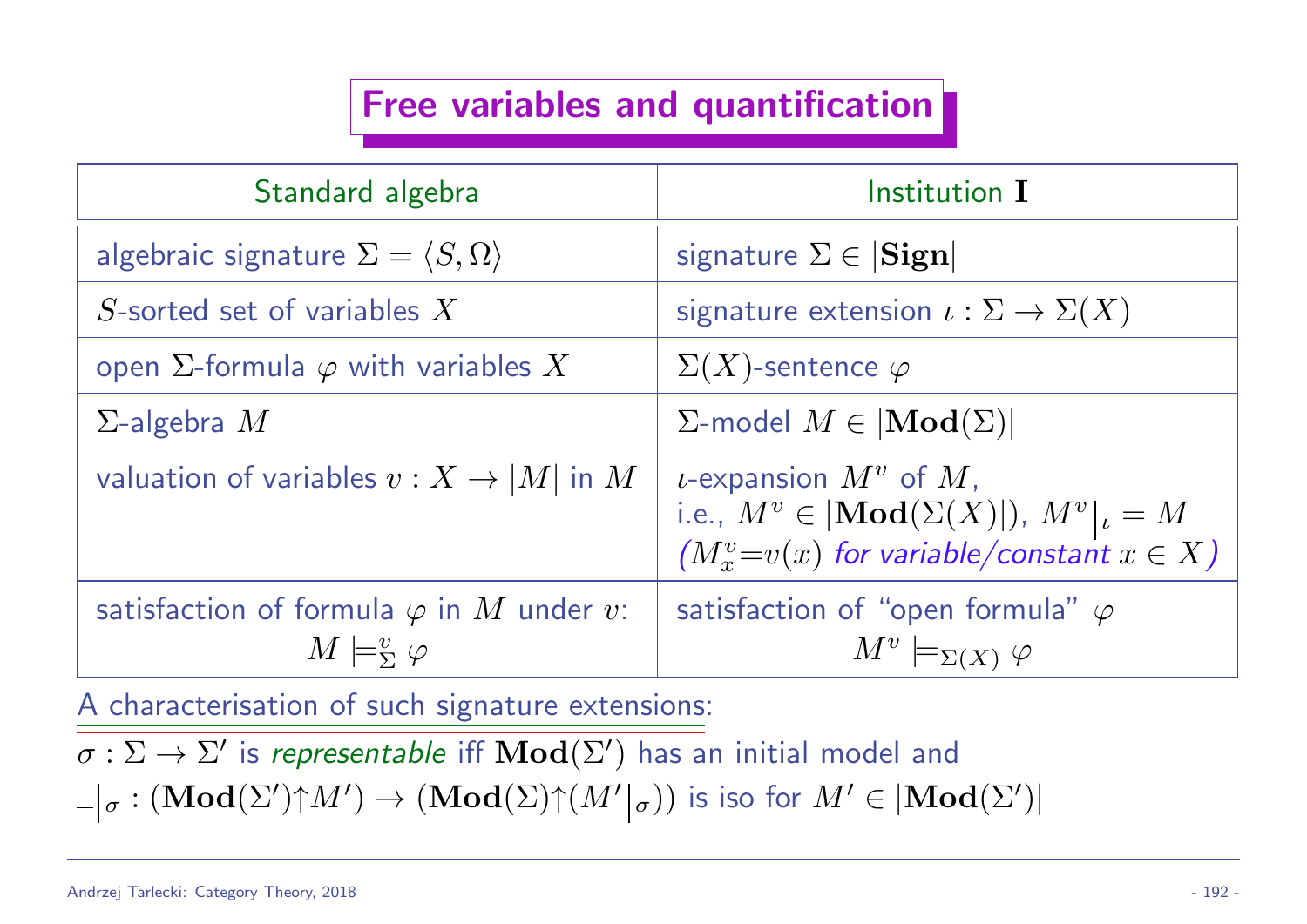### Quantification

Let  $\mathcal I$  be a class of signature morphisms. For decency, assume that it forms a subcategory of **Sign** and is closed under pushouts with arbitrary signature morphisms.

- I has universal quantification along  $\mathcal I$  if for every signature morphism  $\theta: \Sigma \to \Sigma'$ in  $\cal I$  and  $\Sigma'$ -sentence  $\psi\in{\bf Sen}(\Sigma')$ , there is a  $\Sigma$ -sentence " $\forall\theta\!\cdot\!\psi$ "  $\in{\bf Sen}(\Sigma)$  such that for all  $\Sigma$ -models  $M\in|{\rm\textbf{Mod}}(\Sigma)|,~M\models$  " $\forall \theta\!\cdot \!\psi$ " iff for all  $\Sigma'$ -models with  $M'|_{\theta} = M$ ,  $M' \in |\mathbf{Mod}(\Sigma')|$ ,  $M' \models \psi$ .
- I has existential quantification along  $\mathcal I$  if for  $\theta:\Sigma\to\Sigma'$  in  $\mathcal I$  and  $\Sigma'$ -sentence  $\psi\in{\bf Sen}(\Sigma')$ , there is a  $\Sigma$ -sentence " $\exists\theta\mathord{\cdot}\psi\text{''}\in{\bf Sen}(\Sigma)$  such that for all  $\Sigma\text{-models}$  $M \in |{\bf{Mod}}(\Sigma)|, \ M \models ``\exists \theta \mathord{\cdot} \psi"$  iff for some  $\Sigma'$ -model  $M' \in |{\bf{Mod}}(\Sigma')|$  with  $M' \vert_{\theta} = M$ ,  $M' \models \psi$ .

AMALGAMATION NEEDED!

**Fact:** For any  $\sigma : \Sigma \to \Sigma_1$ ,  $\sigma(" \forall \theta \cdot \psi")$  and " $\forall \theta' \cdot \sigma'(\psi)$ " are equivalent, where the following is a pushout in Sign with  $\theta' \in \mathcal{I}$ :

✠

Σ Σ  $\prime$  $\Sigma_1$ Σ  $\prime$ 1 ✻  $\theta$  $\mathbf{r}$  $\overline{\sigma}$  $\sigma$  $^{\prime}$  $\prime$ ✻  $\theta$  $\prime$ PO

Similarly for existential quantification. ✟

✡ Define  $\mathbf{I}^{FO}$ , "first-order closure" of  $\mathbf I$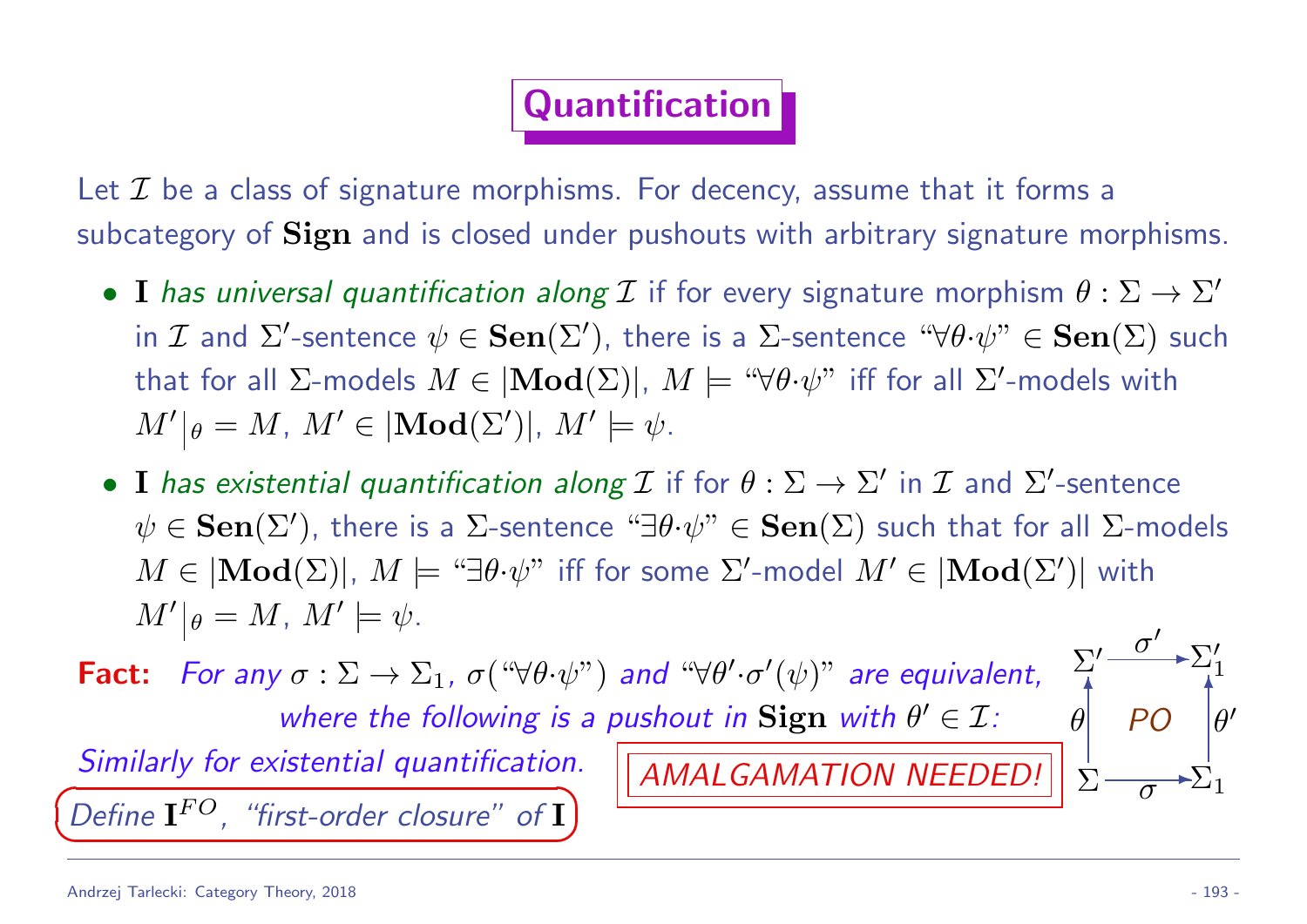Amalgamation for algebras



**Fact:** For any algebras  $A_1 \in |Alg(\Sigma_1)|$  and  $A_2 \in |Alg(\Sigma_2)|$  with common interpretation of common symbols  $A_1|_{\Sigma_1\cap\Sigma_2}=A_2|_{\Sigma_1\cap\Sigma_2}$ , there is a unique "union" of  $A_1$  and  $A_2$ ,  $A' \in |{\bf Alg}(\Sigma_1 \cup \Sigma_2)|$  with  $A'|_{\Sigma_1} = A_1$  and  $A'|_{\Sigma_2} = A_2$ .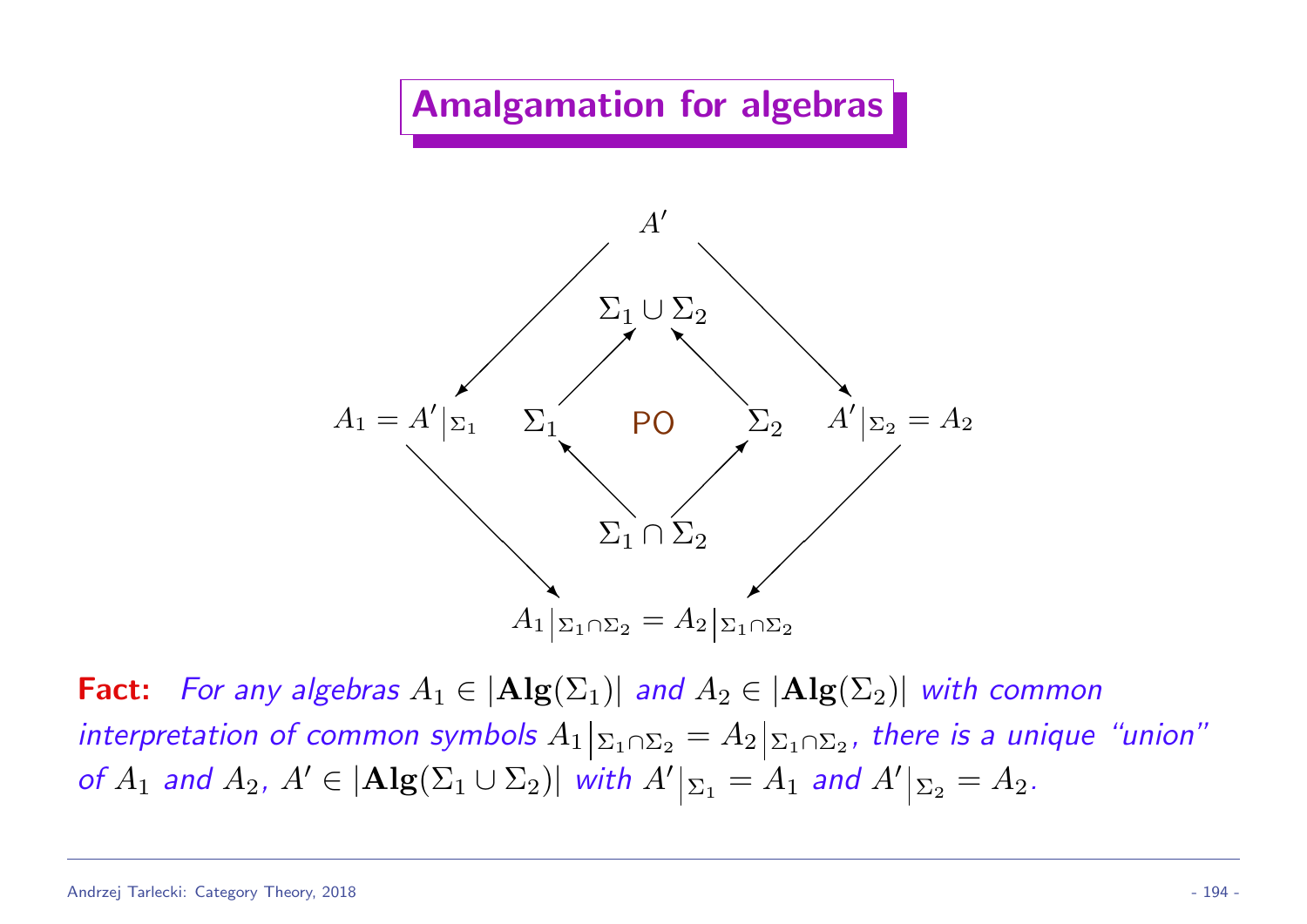

In **I**, amalgamation property holds for the pushout above if for all  $M_1 \in |\mathbf{Mod}(\Sigma_1)|$ and  $M_2\in |{\bf{Mod}}(\Sigma_2)|$  with  $M_1|_{\sigma_1}=M_2|_{\sigma_2}$ , there is a unique  $M'\in |{\bf{Mod}}(\Sigma')|$  with  $\overline{M'}|_{\sigma'_1}$  $\sigma_1'=M_2$  and  $M'\vert_{\sigma_2'}$  $n'_{2} = M_{1}.$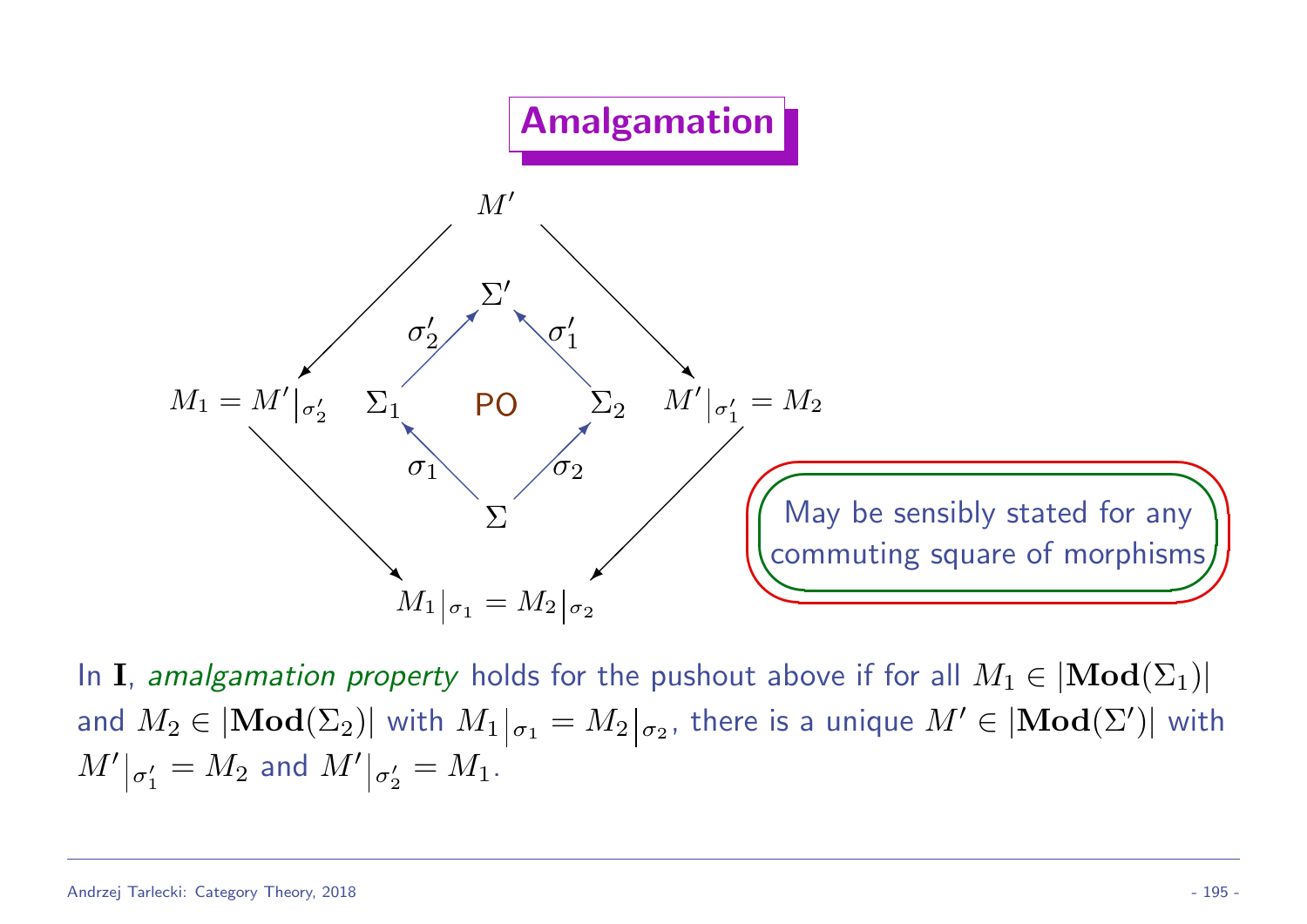### Adding amalgamation

Assume:

• the model functor  $\text{Mod} \colon \text{Sign}^{op} \to \text{Cat}$  is *continuous* (maps colimits of signatures to limits of model categories)

Fact: Alg:  $\text{Alg}\text{Sig}^{op} \to \text{Cat}$  is continuous.

Amalgamation property: Amalgamation property follows for a pushout in Sign if Mod *maps it to a pullback in* Cat:

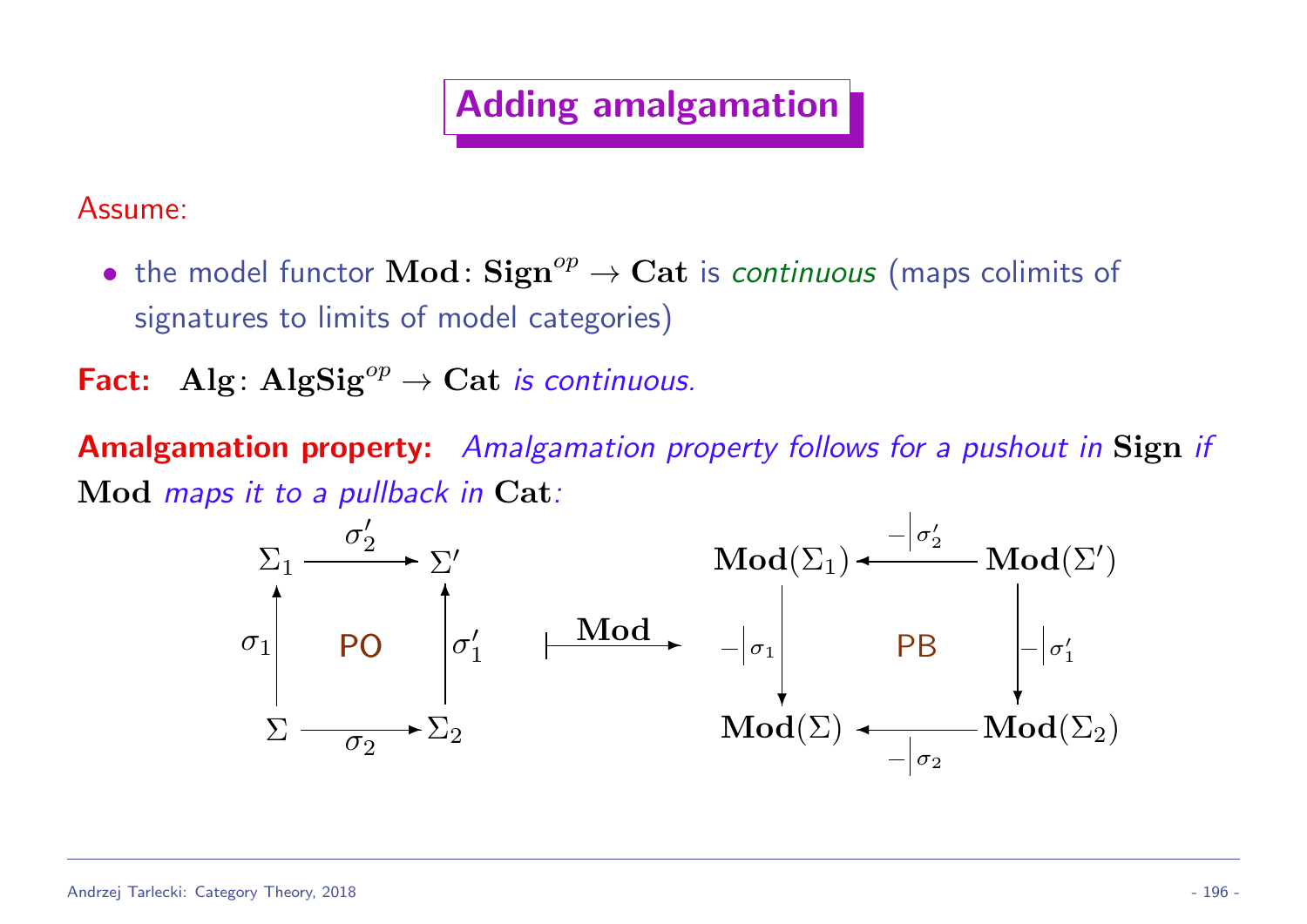Adding interpolation

I has the *interpolation property* for a pushout in Sign



if for all  $\varphi_1 \in \mathbf{Sen}(\Sigma_1)$  and  $\varphi_2 \in \mathbf{Sen}(\Sigma_2)$  such that  $\sigma_2'$  $\mathcal{H}_2'(\varphi_1) \models_{\Sigma'} \sigma_1'$  $_1^{\prime}(\varphi_2)$  there is  $\theta\in \mathbf{Sen}(\Sigma)$  such that  $\varphi_1\models_{\Sigma_1}\sigma_1(\theta)$  and  $\sigma_2(\theta)\models_{\Sigma_2}\varphi_2.$ 

Fact: FOEQ has the interpolation property for all pushouts of pairs of morphisms, where at least one of the morphisms is injective on sorts.

Spell out a version with a set of interpolants

 $\sqrt{a}$  $\overline{\phantom{0}}$ ✟ Craig interpolation theorem)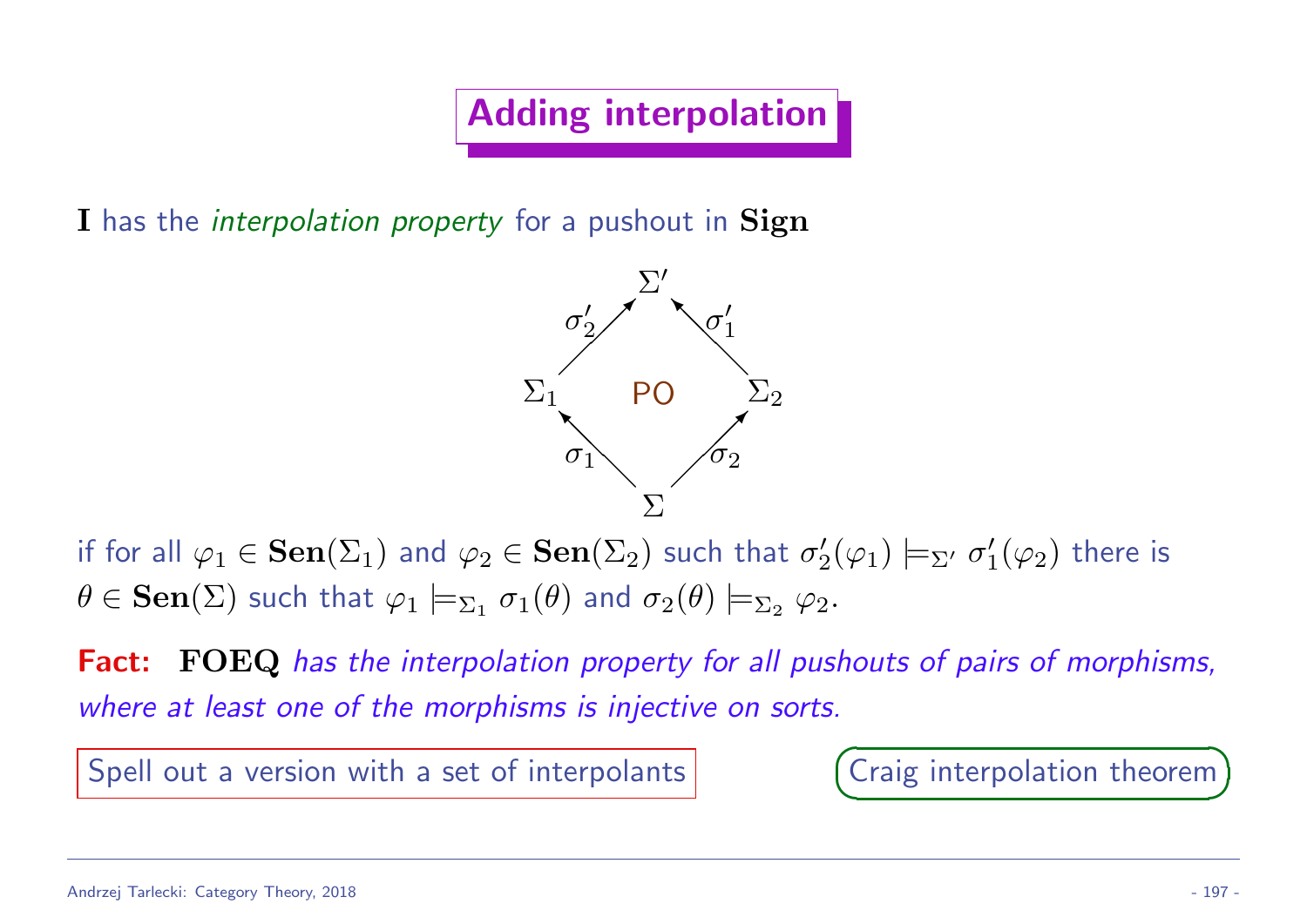#### Consistency theorem

I has the *consistency property* for a pushout in Sign



if for all  $\Phi \subseteq \mathbf{Sen}(\Sigma)$  and consistent  $\Phi_1 \subseteq \mathbf{Sen}(\Sigma_1)$  and  $\Phi_2 \subseteq \mathbf{Sen}(\Sigma_2)$  such that  $\sigma_1 : \langle \Sigma, \Phi \rangle \to \langle \Sigma_1, \Phi_1 \rangle$  is a conservative presentation morphism and  $\sigma_2:\langle\Sigma,\Phi\rangle\to\langle\Sigma_2,\Phi_2\rangle$  is a presentation morphism,  $\langle\Sigma',\sigma_2'(\Phi_1)\cup\sigma_1'$  $_1^{\prime}(\Phi_2)\rangle$  is consistent.  $\sqrt{a}$  $\overline{\phantom{0}}$ Robinson consistency theorem (for first-order logic)

Fact: In any compact institution with falsity, negation and conjunction, Craig interpolation and Robinson consistency properties are equivalent.

✟

✠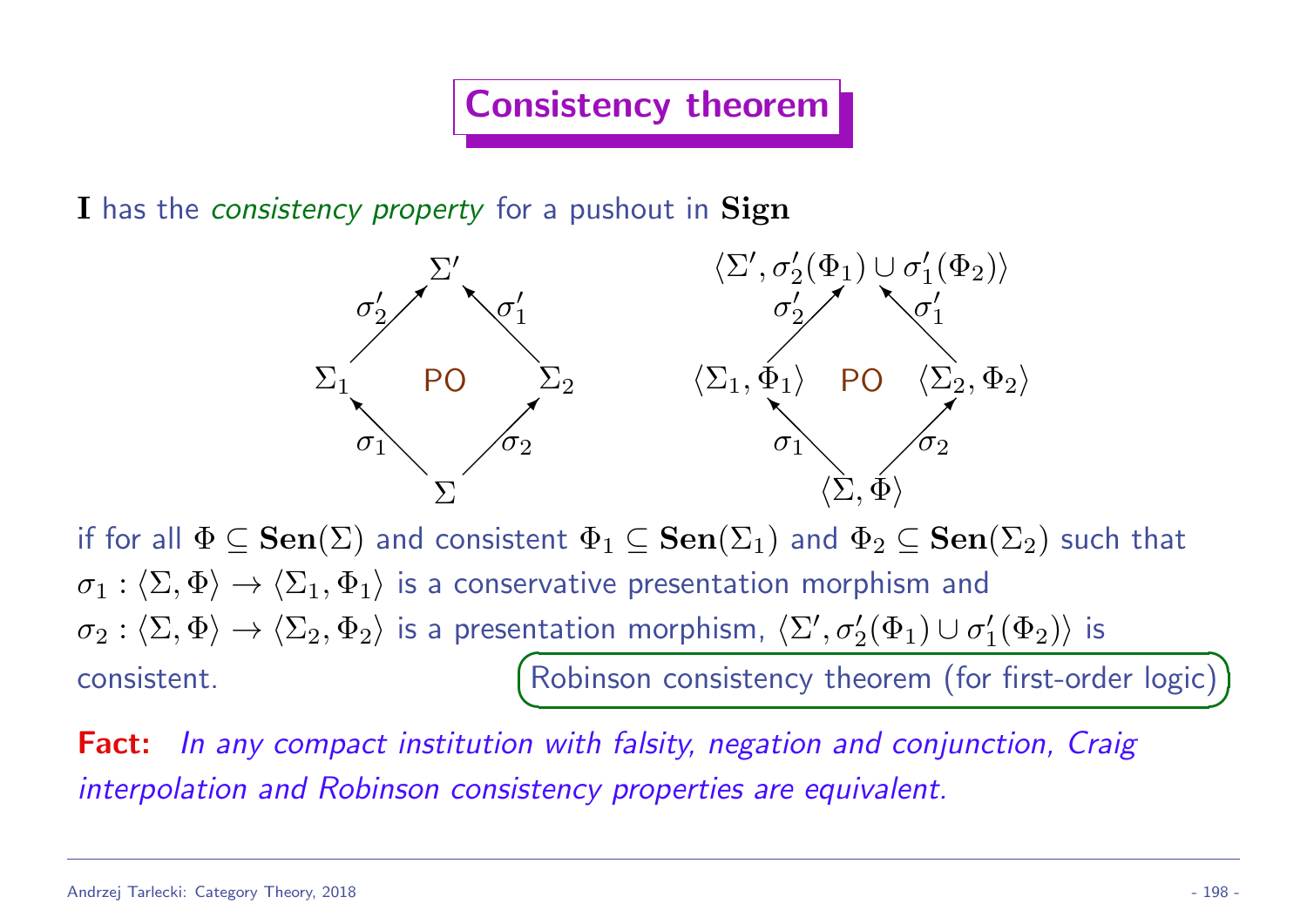### The method of diagrams

| Institution I                                                                                                            | Standard algebra                                                                                                       |
|--------------------------------------------------------------------------------------------------------------------------|------------------------------------------------------------------------------------------------------------------------|
| Given a signature $\Sigma$ and $\Sigma$ -model M,                                                                        |                                                                                                                        |
| build signature extension $\iota : \Sigma \to \Sigma(M)$                                                                 | (adding elements of $ M $ as constants)                                                                                |
| and a $\Sigma(M)$ -presentation $E_M$                                                                                    | (all ground atoms true in $M^M$ , the nat-<br>ural <i>t</i> -expansion of $M$ )                                        |
| so that the reduct by $\iota$ yields isomorphism<br>$\mathbf{Mod}(\Sigma(M), E_M) \to (\mathbf{Mod}(\Sigma) \uparrow M)$ | (then the reduct by $\iota$ yields isomorphism<br>$\mathbf{Alg}(\Sigma(M), E_M) \to (\mathbf{Alg}(\Sigma) \uparrow M)$ |
| and everything is natural                                                                                                | <i>(everything is natural)</i>                                                                                         |
| Now: M has a "canonical" $\iota$ -expansion<br>which is initial in $\mathbf{Mod}(\Sigma(M),E_M)$                         | $(M^M,$ reachable <i>u</i> -expansion of M, is ini-<br>tial in $\mathbf{Alg}(\Sigma(M), E_M)$                          |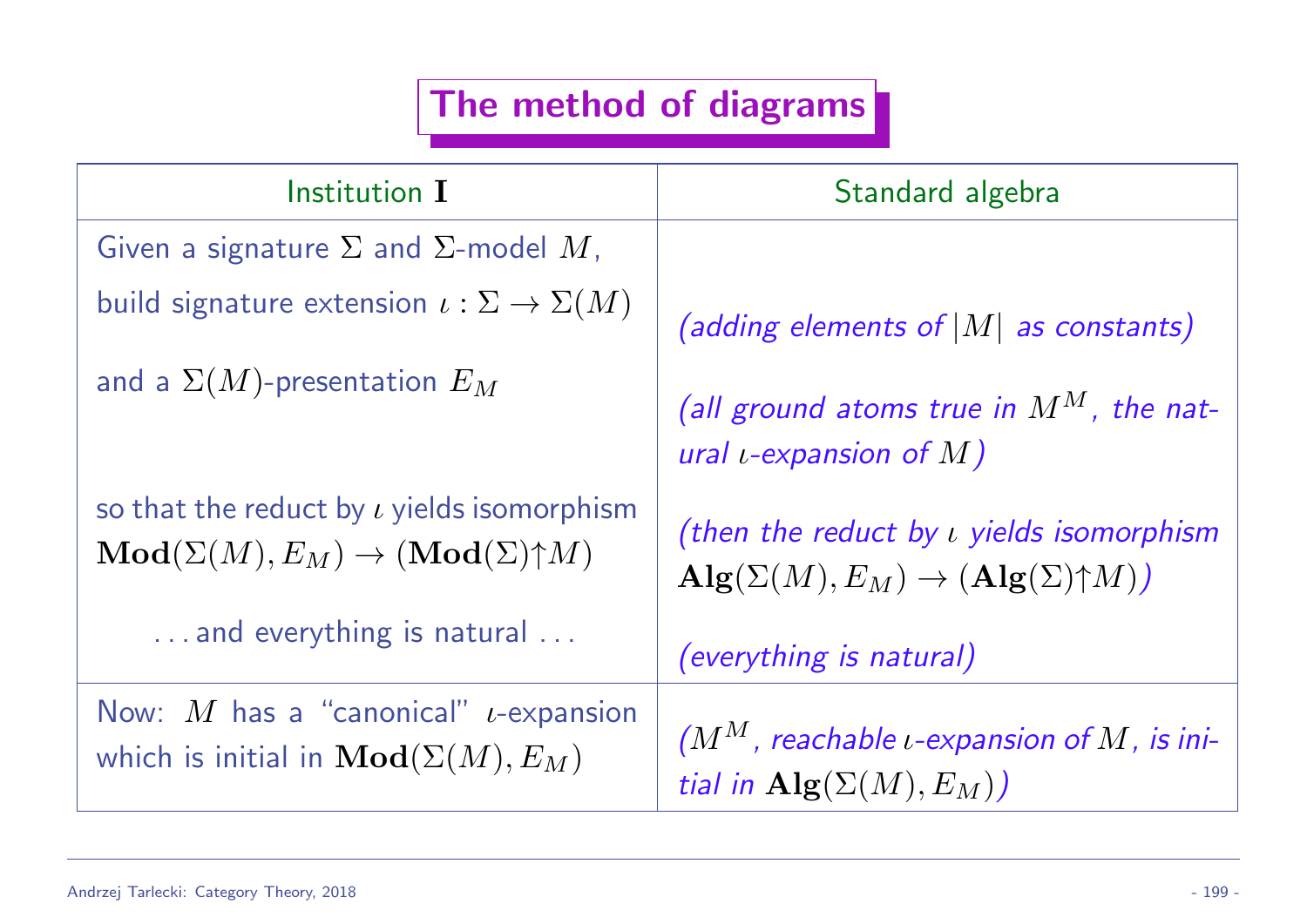Equipped with the method of diagrams, one can do a lot!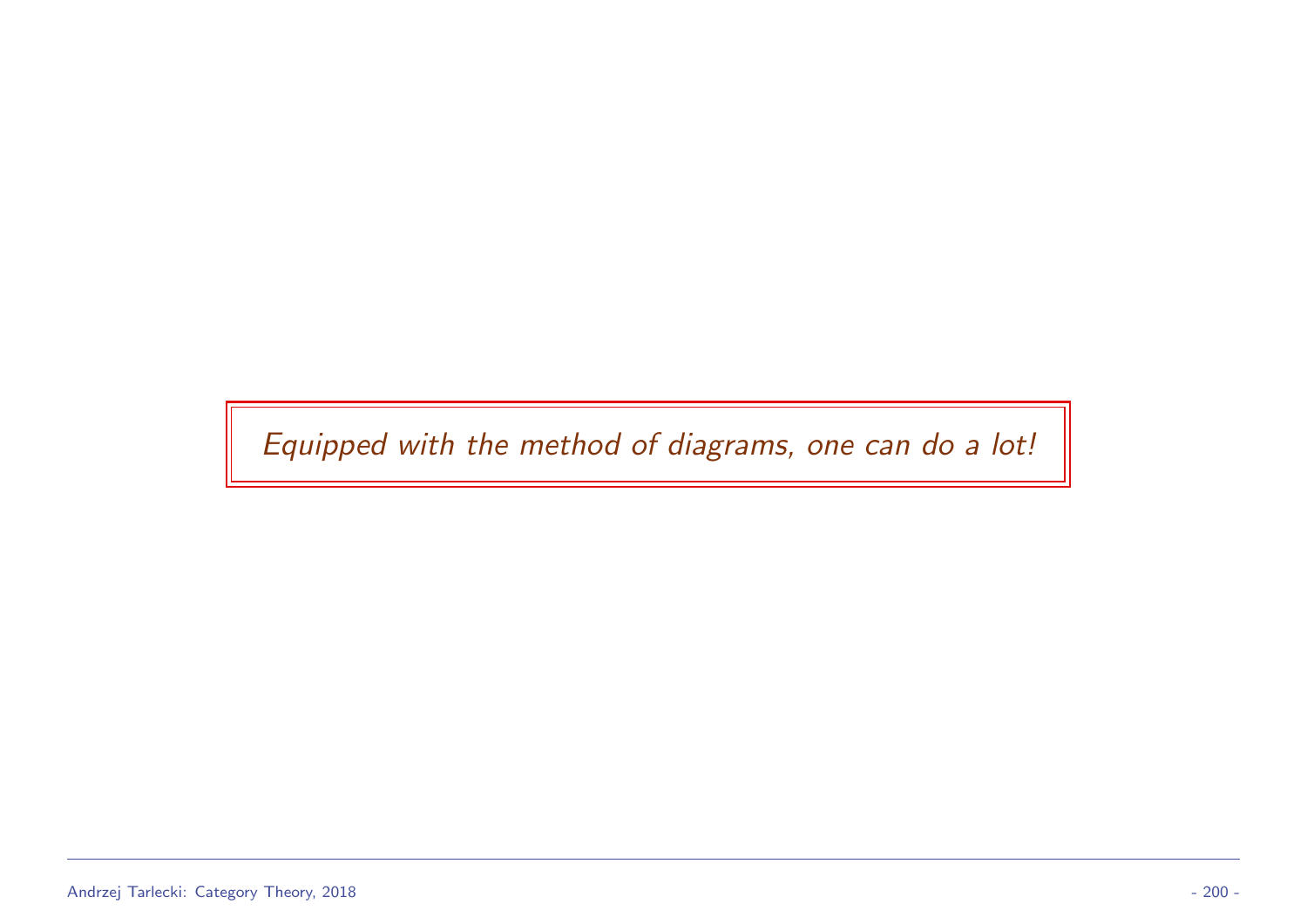#### Abstract abstract model theory

Providing new insights and abstract formulations for classical model-theoretic concepts and results

- amalgamation over pushouts
- the method of elementary diagrams
- existence of free extensions
- interpolation results
- Birkhoff variety theorem(s)
- Beth definability theorem
- logical connectives, free variables, quantification
- completeness for any first-order logic

• . . .

in any institution

with various executive assumption.

under some technical assumptions.